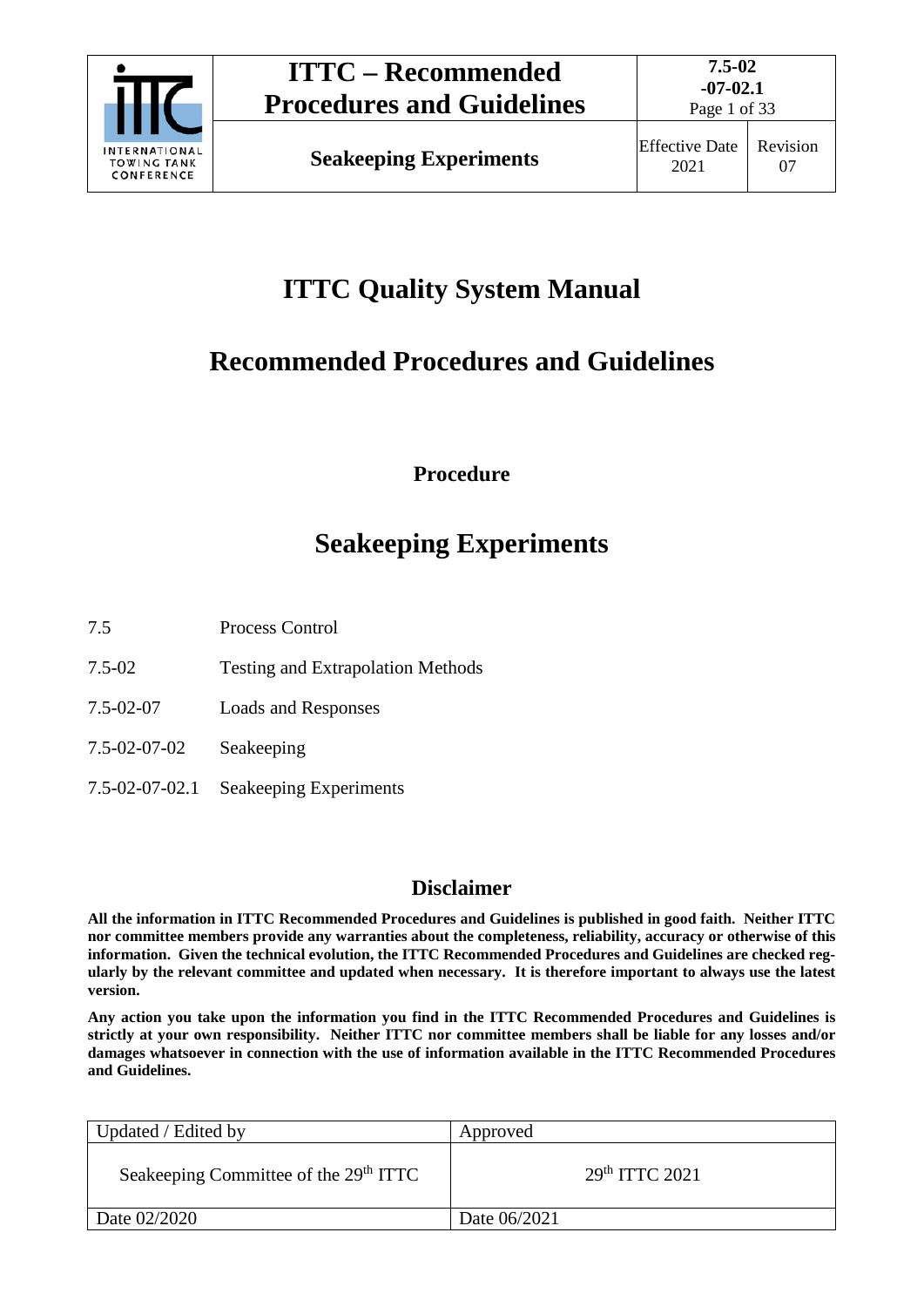

**Seakeeping Experiments** Effective Date

## **Table of Contents**

| <b>PURPOSE OF PROCEDURE3</b><br>1.          |
|---------------------------------------------|
| <b>SEAKEEPING EXPERIMENTS3</b><br>2.        |
| 2.1                                         |
| $2.2^{\circ}$<br>Model Completeness4        |
| Model Mass Properties4<br>2.3               |
| Requirements4<br>2.3.1                      |
| 2.3.2                                       |
| Guidance System 7<br>2.4                    |
| Free Running Tests7<br>2.5                  |
| <b>Measurement of Wave Loads8</b><br>2.6    |
| Power increase in waves8<br>2.7             |
| 2.7.1 Added resistance test in regular      |
| Self-propulsion test in regular<br>2.7.2    |
| 2.7.3 Tests in irregular waves10            |
| <b>Measurement of Impact Loads10</b><br>2.8 |
| Parameters to be Measured10<br>2.9          |
|                                             |
| 2.11 Regular Waves11                        |
| 2.12 Transient Waves 12                     |
| 2.13 Irregular Waves12                      |
| 2.14 Pre-simulations 13                     |
| 2.15 Data Presentation 14                   |
| 3.<br><b>PARAMETERS14</b>                   |
| <b>Parameters to be Considered14</b><br>3.1 |
| <b>Recommendations of ITTC for</b><br>3.2   |

| $\overline{\mathbf{4}}$ . |                                            |  |
|---------------------------|--------------------------------------------|--|
| 4.1                       | <b>Uncertainty Analysis  16</b>            |  |
| 4.2                       | <b>Benchmark Tests  16</b>                 |  |
| 5.                        | <b>REFERENCES 17</b>                       |  |
|                           |                                            |  |
|                           | A.1. Background to ISO-GUM 18              |  |
|                           | A.1.1. Type A uncertainty  18              |  |
|                           |                                            |  |
|                           | A.1.3. Standard uncertainty  19            |  |
|                           | A.1.4. Combined uncertainty 19             |  |
|                           | A.1.5. Expanded uncertainty  19            |  |
|                           | A.2. Sources of uncertainty  19            |  |
|                           | A.2.1. Type A uncertainty  19              |  |
|                           |                                            |  |
|                           |                                            |  |
|                           |                                            |  |
|                           |                                            |  |
|                           | B.1. Model control systems tuning  29      |  |
|                           | B.2. Heading control through steering. 29  |  |
|                           |                                            |  |
|                           | B.2.2. Guidelines for the heading          |  |
|                           |                                            |  |
|                           | B.4. Roll motion reduction  31             |  |
|                           | B.4.1. Active fin stabilization 31         |  |
|                           | B.4.2. Rudder roll stabilization (RRS). 31 |  |
|                           |                                            |  |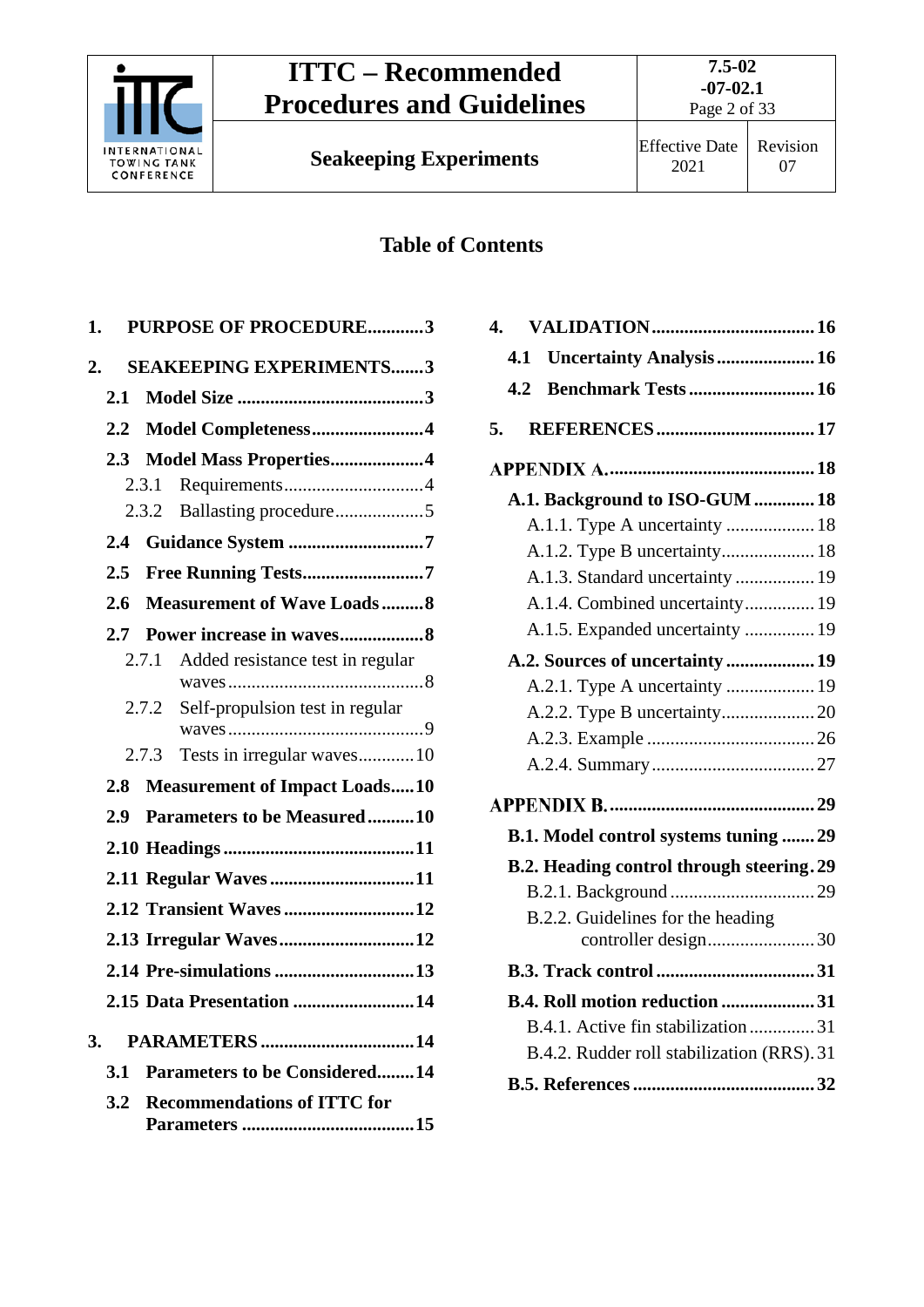

**Seakeeping Experiments** Effective Date

## **Seakeeping Experiments**

## <span id="page-2-0"></span>**1. PURPOSE OF PROCEDURE**

This procedure outlines the recommended state-of-the-art practice of model seakeeping experiments for the evaluation of ship hull performance in predefined operational and environmental conditions.

The procedure describes requirements relevant to the selection of model size, completeness of its geometry, ballasting and mass distribution and possible model configurations. It provides recommendations for model response data measurements, and operational and environment parameters that should be included in the test plan.

The procedure also outlines the recommended approach to data analysis and presentation formats as well as the preferred approach to uncertainty analysis including theoretical background and practical examples.

### <span id="page-2-2"></span><span id="page-2-1"></span>**2. SEAKEEPING EXPERIMENTS**

### **2.1 Model Size**

The size of the model should be such that tank wall interference is avoided for the range of wave frequencies and model speeds to be tested. [Figure 1](#page-2-3) and [Table 1](#page-2-4) give, in dimensionless form, a relationship between model length  $L_M$ , tank breadth  $B_T$ , Froude number  $Fr$ and the highest wave frequency *ω* at which interference effects may occur in head waves.



- <span id="page-2-3"></span>Figure 1. Maximum frequency at which tank interference occurs in head waves
- <span id="page-2-4"></span>Table 1. Maximum frequency at which tank interference occurs in head waves

| $B_{\rm T}/L_{\rm M}$ | $Fr \cdot \omega \sqrt{L_M/g}$ |
|-----------------------|--------------------------------|
| 0.50                  | 0.635                          |
| 0.75                  | 0.458                          |
| 1.00                  | 0.378                          |
| 1.25                  | 0.335                          |
| 1.50                  | 0.309                          |
| 1.75                  | 0.292                          |
| 2.00                  | 0.280                          |
| 2.25                  | 0.271                          |
| 2.50                  | 0.265                          |
| 2.75                  | 0.260                          |
| 3.00                  | 0.255                          |
| 3.25                  | 0.252                          |
| 3.50                  | 0.249                          |
| 3.75                  | 0.247                          |
| 4.00                  | 0.245                          |

Those calculations are made by estimating the potential generated by a source with harmonic strength. Calculations using the unified-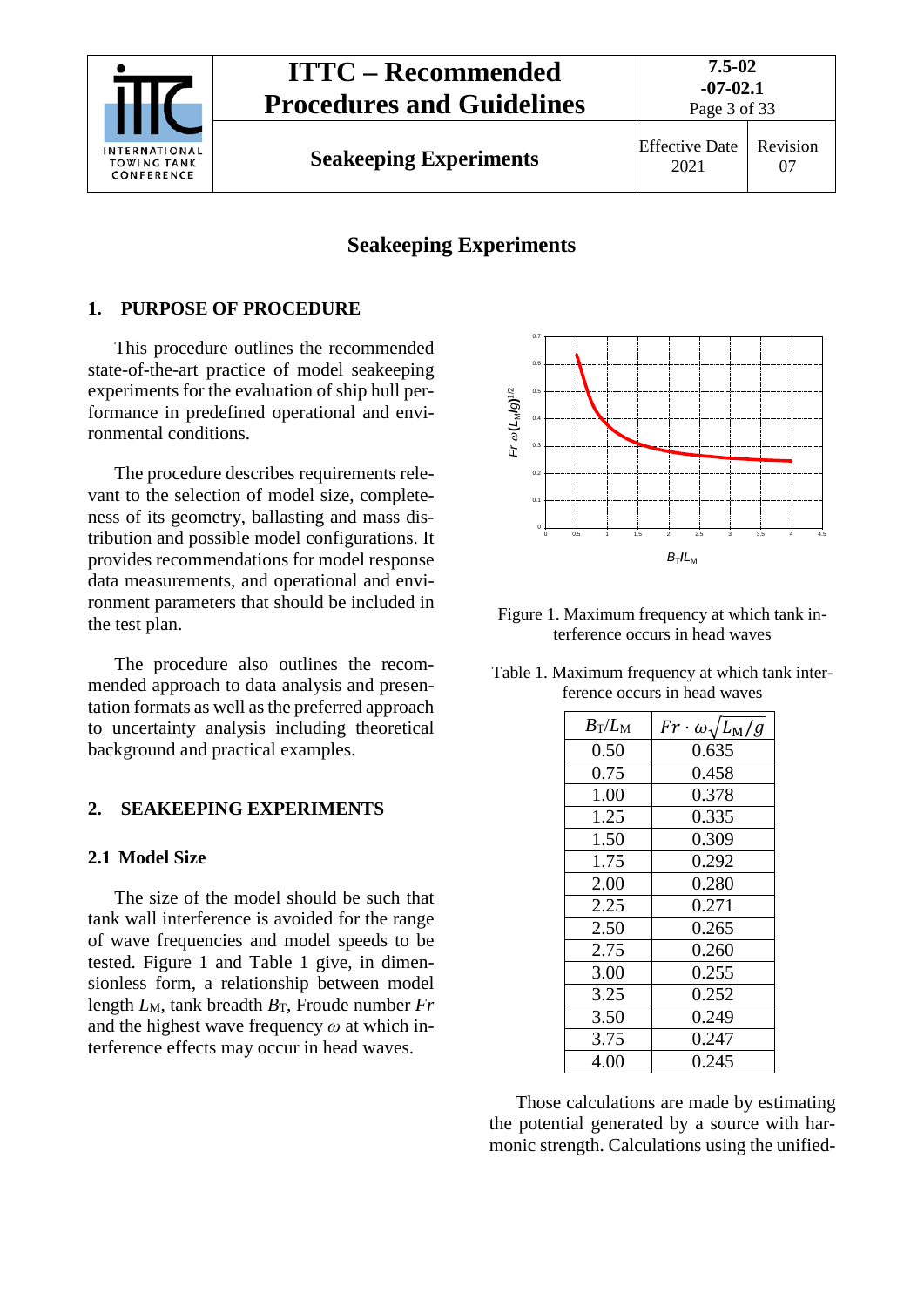

slender ship theory were made by Kashiwagi & Ohkusu (1991).



<span id="page-3-3"></span>Figure 2. Estimation of tank-wall effects using unified slender theory (Kashiwagi & Ohkusu 1991).

[Figure 2](#page-3-3) shows where tank-wall effects are expected for a prolate spheroid of beam length ratio 1/8 with  $K = \omega^2/g$ . The dotted lines in [Figure 2](#page-3-3) show the results of [Figure 1.](#page-2-3)

Non published work of Fernandez shows that the finite depth must be taken into account in tank-wall effects for:

$$
Fr \cdot \omega_e \sqrt{L_M/g} \le 1/2
$$

with  $\omega_e$ , the encounter circular frequency.

These estimations use calculations of the potential generated by a source with harmonic strength in finite depth. [Figure 3](#page-3-4) shows results in the same format as Figure 1.

### <span id="page-3-0"></span>**2.2 Model Completeness**

The test objectives determine the suitable level of model completeness. For many seakeeping tests, especially when undertaken for higher sea states, it is desirable that the model is complete up to the uppermost weather deck,

including forecastle and bulwarks. A more complete modelling of deck fittings, deck houses and freeing ports may be necessary if parameters such as deck wetness are to be measured.

All appendages should be fitted, and the report should state which appendages were fitted during the experiments.



<span id="page-3-4"></span>Figure 3. Maximum frequency at which tank interference occurs in head waves and finite depth.

If turbulence tripping is applied to the hull and/or the appendages of the model this should be recorded and reported for reproducibility purposes.

### <span id="page-3-2"></span><span id="page-3-1"></span>**2.3 Model Mass Properties**

#### 2.3.1 Requirements

To achieve dynamic similarity between ship and model it is usually enough to only replicate the radii of gyration correctly for the motion directions that are not constrained during the experiments. If the longitudinal radii of gyration for pitch or yaw are unknown, a value of 0.25 *L*<sub>PP</sub> could be used. If the transverse radius of gyration is unknown, a value between 0.35*B* and 0.40*B*, depending on the ship type, could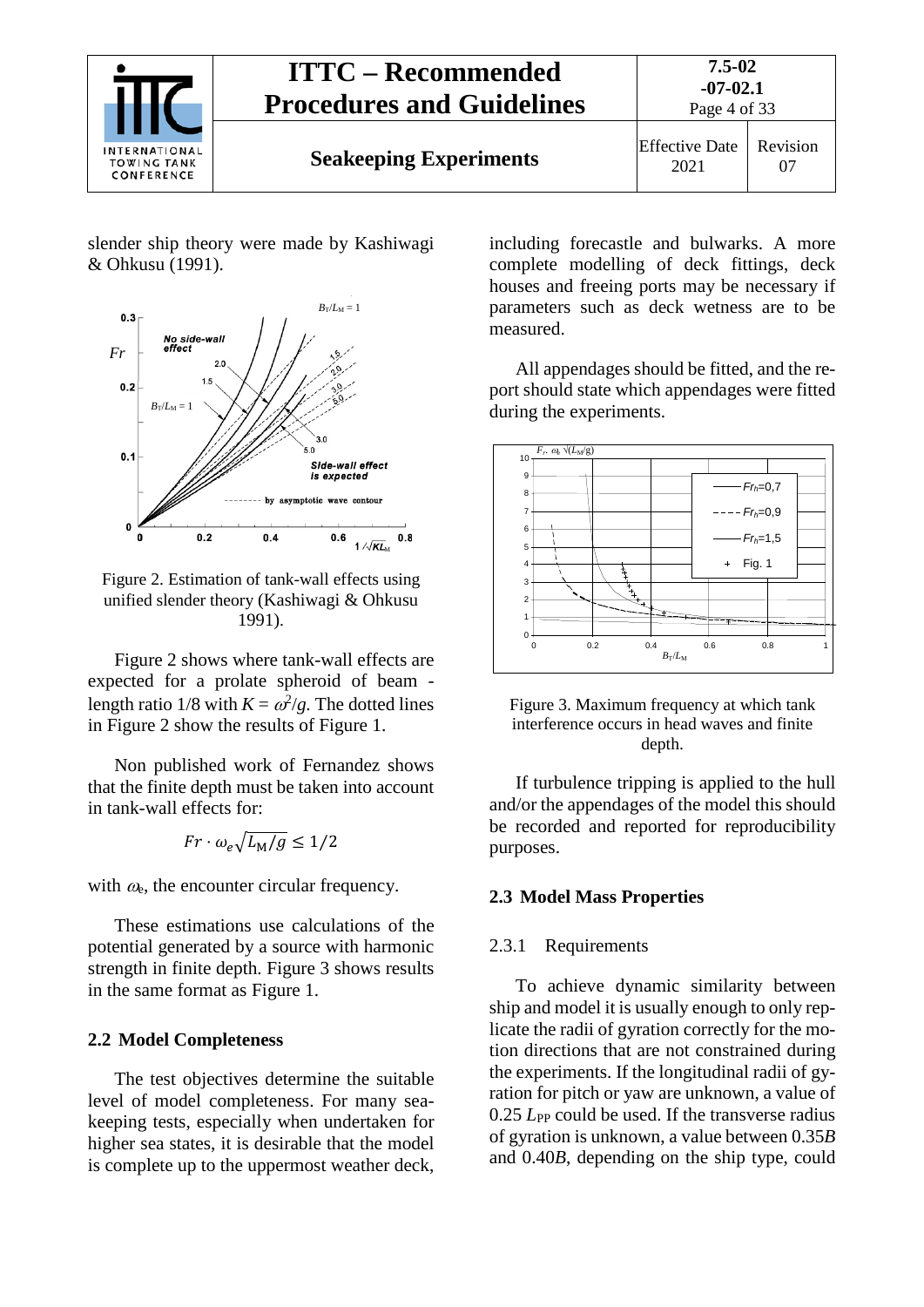

be used. (These values are those without including the effect of added mass). Still care should be taken using these values, as some ship types are known to have deviating values and the effect on the responses can be significant (Grin and Fernandez, 2015).

For experiments during which rolling is not restrained the metacentre height should be simulated as well, besides the transverse radius of gyration. If the vertical position of the centre of gravity is unknown, it should be established and reported. As an alternative to ballasting the model to a specified transverse radius of gyration, the natural period of rolling of the fullscale ship may be simulated.

If bending moments, shears, and torsion experienced by the model in waves are to be measured, not only the radii of gyration, but also the longitudinal and transverse distributions of mass must be reproduced as correctly as possible, and must be properly reported. When measuring loads on multi hull vessels, cross products of inertia have to be taken into account. Refer to ITTC procedure 7.5-02-07- 02.6 on Global Loads for more details.

### <span id="page-4-0"></span>2.3.2 Ballasting procedure

The model should be ballasted to the specified drafts. To allow this, draft markings for each loading condition should be present on the model on at least three stations along the length and on both port and starboard side. If practically possible the weight of the model should be measured before launching the model. This ensures that the displacement and the longitudinal centre of buoyancy (and gravity) are set correctly. If needed, adjustments in the ballast weight should be carried out until the model floats at the correct equilibrium. In case discrepancies are found in the floating equilibrium these should be reported and if possible corrected at this stage.

Next, is the check of the vertical centre of gravity. The most common way of checking this is to perform an inclination experiment. In this experiment a ballast weight is shifted over a known transverse distance on the model and the change in inclination (heeling) of the model due to the shift is measured using an inclinometer. From this the metacentre height  $\overline{GM}$  can be obtained as follows:

$$
\overline{GM} = \frac{p \cdot d}{\rho \nabla \cdot \tan(\Delta \phi)}\tag{1}
$$

with *p* the weight of the shifted ballast, *d* the transverse distance over which the weight was shifted, *ρ*<sup>∇</sup> the model weight, and *∆φ* the change of model inclination (heel) angle due to the shift. Next the height of the centre of gravity  $\overline{KG}$  can be obtained by:

$$
\overline{GM} = \overline{KB} + \overline{BM} - \overline{KG} \tag{2}
$$

The height of the centre of buoyancy  $\overline{KB}$ and the metacantric radius  $\overline{BM}$  can be obtained from a suitable stability software suite as are widely available in the industry for the ship geometry and loading condition(s) under consideration.

It is recommended to limit the change in model inclination to 2 to 5 degrees. Smaller heel angles would lead to possible inaccuracies in the heel angle measurement, whereas larger heeling angles may invalidate the usage of the metacentric height to approximate the stability moment. Models with a complex geometry around their floating waterline, such as highly inclined section shapes, may prohibit the usage of the initial stability to approximate their stability even at small heeling angles. For those cases use is to be made of the full curve of arms of static stability to determine the relation between heeling angle and centre of gravity.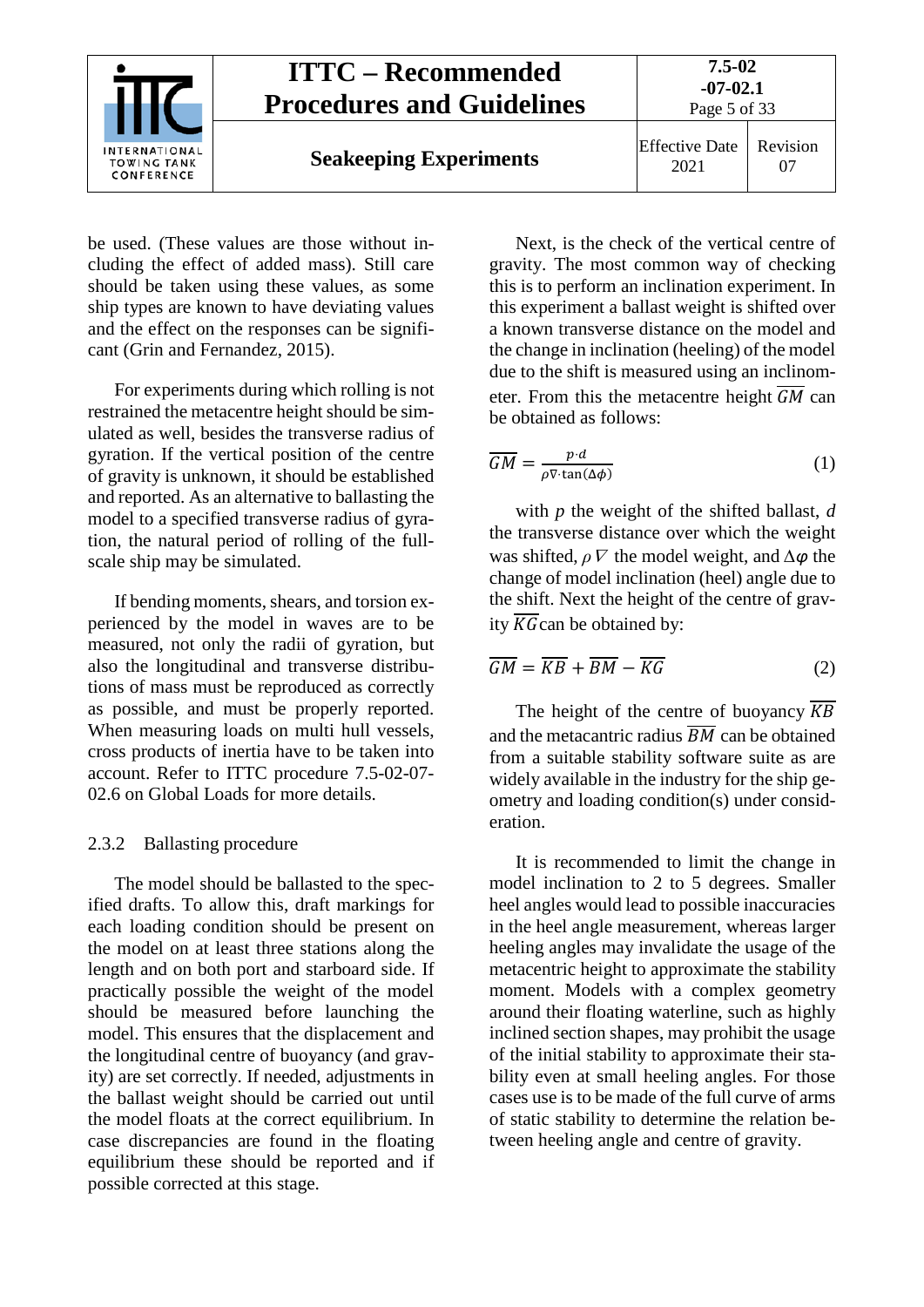

Multiple approaches to set the radii of gyration exist. A distinction can be made between relatively simple swinging techniques, where the eigen period of the model suspended in a spring system is determined after an initial excursion and more advanced shaker techniques, where use is made of actively controlled tables often equipped with force transducers or motion measurement systems.

Some facilities make use of oscillating tables for setting the pitch and yaw radii of gyration by timing the period of oscillation. Also suspending the model from long wires fore and aft (of a specified length) and swinging the model in the horizontal plane around its centre of gravity while recording the oscillation period is a technique that is widely in use. For the pitch radius of gyration, the model would have to be suspended on its side (rotated 90 degrees around its longitudinal axis), for the yaw radius of gyration the model would be suspended straight up. Roll inertia can be determined by suspending the model in the fashion of a compound double pendulum, where the model is the "lower" limb.

More advanced techniques for establishing radii of gyration include shaker tables. A wide range of possible solutions exist in this category. Some of them are developed in-house by model testing facilities, others can be commercially bought. The most advanced arrangements place a carefully aligned model on top of a table that is supported by a multidirectional spring system and excited in arbitrary motion directions. By determining a multitude of motion modes, the apparatus is able to obtain all radii of gyration (including roll) in a single operation automatically. The springs need to be selected carefully in order to enable the accurate measurement of these motion modes.

After recording the radii of gyration, it may be necessary to shift ballast weights to obtain the specified values. Typically this is done be shifting multiple weights in opposite directions. This to avoid shifting the centre of gravity while manipulating the radii of gyration. To allow this, the model should be designed with sufficient weight margin, to allow ballast weights to be shifted. As shown by Liu & Papanikolaou (2017) relatively small deviations from the desired pitch gyradius can have a significant influence on added resistance in waves.

Finally, the roll natural period follows from the transverse metacentre height and the transverse radius of gyration and can be checked in the water by performing an decay test with the model freely floating. After giving the model an initial excursion, the natural roll period can be obtained by recording the roll period of the motion. It is recommended to average the roll period over multiple roll oscillations, for typical applications 10 oscillations is practical. To match the roll period measured in water with the 'dry' roll radius of gyration the added mass in roll should be taken into account. Preliminary calculations with simple potential flow based software tools (such as 2-dimensional strip theory) can be used to obtain reasonable estimation of the added mass in roll.

In cases where the dry roll radius of gyration is unknown but the natural roll period is specified, an alternative approach can be to set the roll natural period directly by performing roll decay tests and shifting ballast weights until the desired period is reached.

In many cases an iterative approach is necessary to set the condition the model, with a final check on the floating equilibrium with the draft markings, an inclination test to check the metacentric height, and decay tests to check the roll (and in some cases the pitch) periods.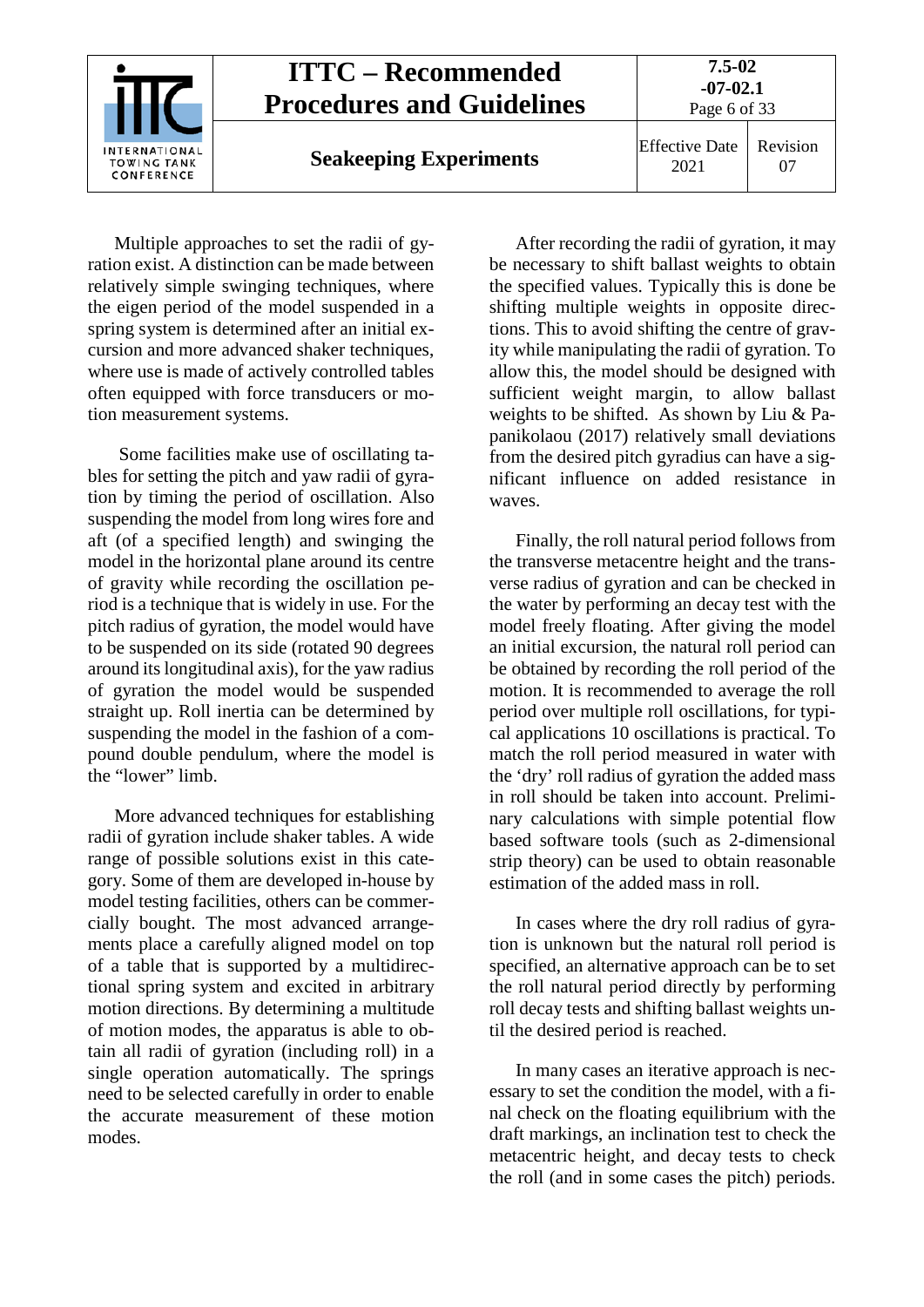

It is recommended to repeat these checks during the course of a testing campaigns, as the weight distribution properties of a model may change over time due to (unforeseen) equipment and model changes and due to the fact that models may absorb certain quantities of water over time, depending on the material used and their coating.

### <span id="page-6-0"></span>**2.4 Guidance System**

The guidance system should be such as to impose the minimum restraint on the motions of the model. It is desirable that even in head or following waves the model should have the freedom to roll. In oblique waves, care also must be taken to minimize restraint on sway and yaw motions.

The report should describe in detail the characteristics of the guidance system used. Should the guidance system be a soft mooring arrangement with springs, the natural frequency of the system for each heading should be far from the wave frequency range. The recommended ratio of natural mooring frequency to wave (peak) frequency is 1/6.

Model control systems used in seakeeping experiments, particularly with respect to autopilot and roll stabilization, usually serve two objectives:

- to assess the sea-keeping capabilities of a vessel in a reliable and repeatable manner, and/or,
- to assess the efficacy of a full-scale design for a particular control system or set of control surfaces.

The approach taken in the first one is to replace the need for a human pilot in sea-keeping experiments. Automatic control eliminates differences seen in sea-keeping experiments caused by differences in operation between human pilots. Care must be taken, however, to ensure that the control system dynamics of the automatic steering do not interfere with the vessel dynamics being measured in a seaway in an unrealistic fashion.

The second item above applies to scenarios in which a full-scale control design is to be evaluated. In this case, care must be taken to ensure that the dynamics of the full-scale control system are preserved. Note that such control systems will likely influence the open-loop dynamics of the vessel and impact the vessel's natural sea-keeping performance.

In Appendix B of this document and in the 28<sup>th</sup> ITTC Proceedings, more details are given for the theory behind the tuning procedures for control systems in model scale particularly for heading control, tracking control, roll stabilization through active fins and roll stabilization through rudder. High-level tuning procedures themselves (for both seakeeping experiments as well as scaled control assessment experiments) are detailed.

### <span id="page-6-1"></span>**2.5 Free Running Tests**

Testing with a free running self-propelled model is the preferred method for seakeeping experiments. Experiments are usually run at predefined speeds. Preliminary tests can be necessary to adjust the rpm in order to reach the desired speed in waves. Alternatively, the rpm can be automatically controlled to obtain the desired mean speed in waves.

The autopilot parameters should be chosen to reflect a realistic full-scale response of the model. Care should be taken in selecting a realistic rudder rate during model tests. These parameters should be reported.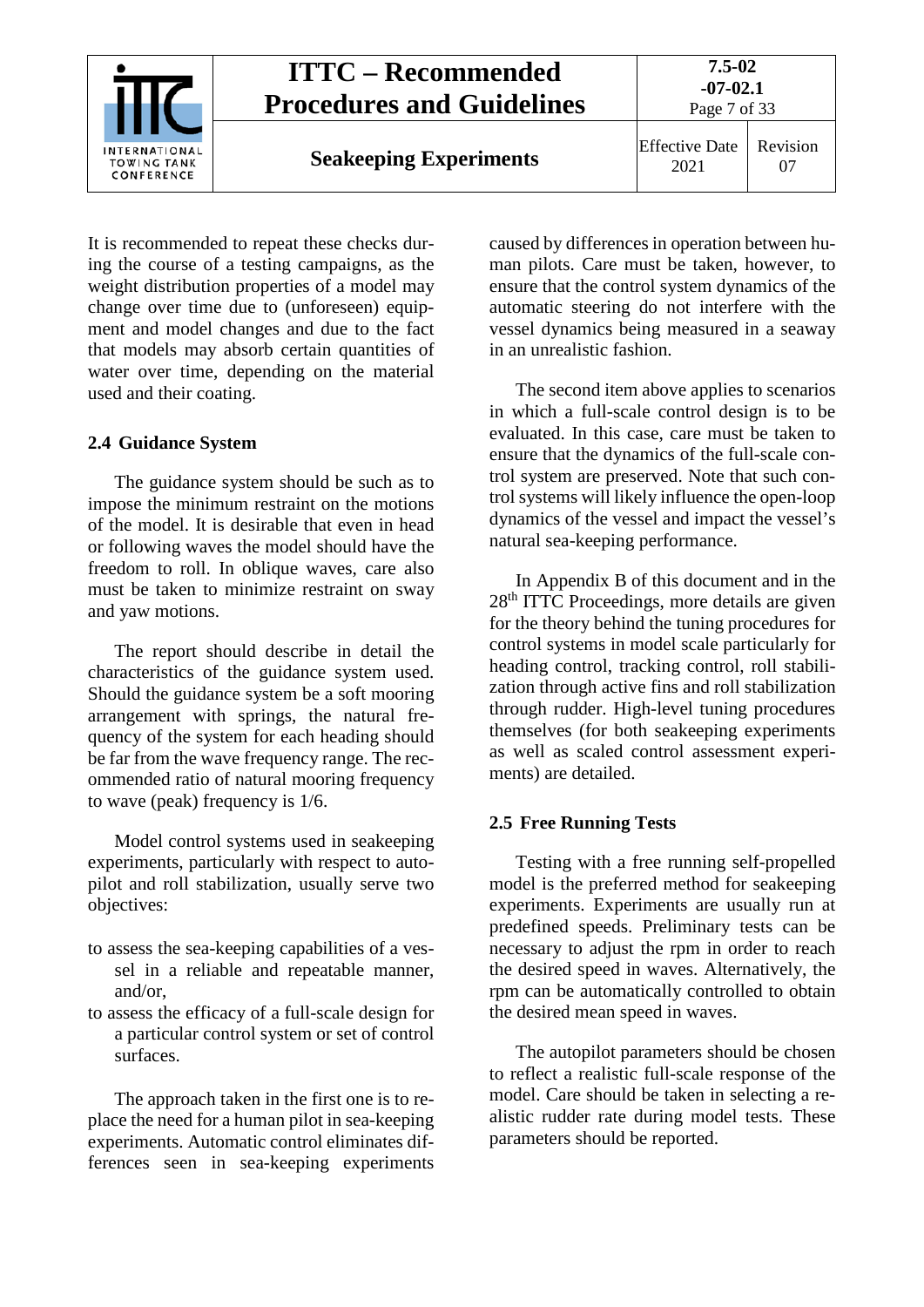

**Seakeeping Experiments** Effective Date

2021 Revision 07

Care has to be taken to reduce any influence of cables or safety lines on the model's motions to a minimum.

It is recommended that rpm and rudder action are continuously recorded.

## <span id="page-7-0"></span>**2.6 Measurement of Wave Loads**

Segmented models for measuring global loads should have natural frequencies far from the wave frequency range to ensure that the model structural responses do not affect the measured loads. These frequencies have to be measured and documented. For more details, refer to ITTC recommended procedure 7.5-02- 07-02.6 on global loads seakeeping experiments that discusses also elastic (segmented) models.

The mass, CG and inertias of each separate segment have to be known (measured or calculated) and reported. Preferably, the loads due to the mass and inertia of the segments should be separated from the total loads during analysis to get the wave-induced loads. In any case this has to be reported in case the local mass distribution per segment (mass, CG and inertia) does not match that of the full scale vessel. For the global bending moment, both sagging and hogging loads should be reported.

### <span id="page-7-1"></span>**2.7 Power increase in waves**

The power increase in waves can be measured directly with free running models or determined indirectly from measurements of added resistance. The results of these tests are input for determining the power increase in a seaway as described in ITTC recommended procedure 7.5-02-07-02.2 and the weather factor  $f_w$  for decrease of ship speed in waves as described in ITTC recommended procedure 7.5-02-07-02.8.

Usually, added resistance (or power increase) in waves is measured in the process of basic seakeeping tests, along with motions and motion related effects. Thus, general recommendations outlined in this procedure for seakeeping experiment are also valid for added resistance tests.

Below a number of different approaches are described that can be used to generate the values required by the analysis as described in ITTC recommended procedure 7.5-02-07- 02.2.

## <span id="page-7-2"></span>2.7.1 Added resistance test in regular waves

The experimental estimation of the added resistance in waves is performed in two steps:

- the measurement of the (mean) still water resistance,  $R_{SW}$ , at speeds of interest,
- the measurement of the (mean) total resistance in waves,  $R_T$ , at same speeds.

These two measurements give values of the resistance force averaged over the run time. Added resistance is obtained as a difference between the two measured mean values:

$$
R_{\rm AW} = R_{\rm T} - R_{\rm SW} \tag{3}
$$

Runs in still water and in waves should be preferably performed using one and the same model at one and the same loading condition and the same model setup. The model should be equipped with all appendages, fixed rudder and propeller hub, but without propeller. If relative motions are to be measured the relative wave probes should be installed during still water tests as well, under the assumption that they do not create additional force in waves. However, in specific cases of multiple probes or massive holders, their influence on added resistance should be specially addressed by duplicate testing with and without probes.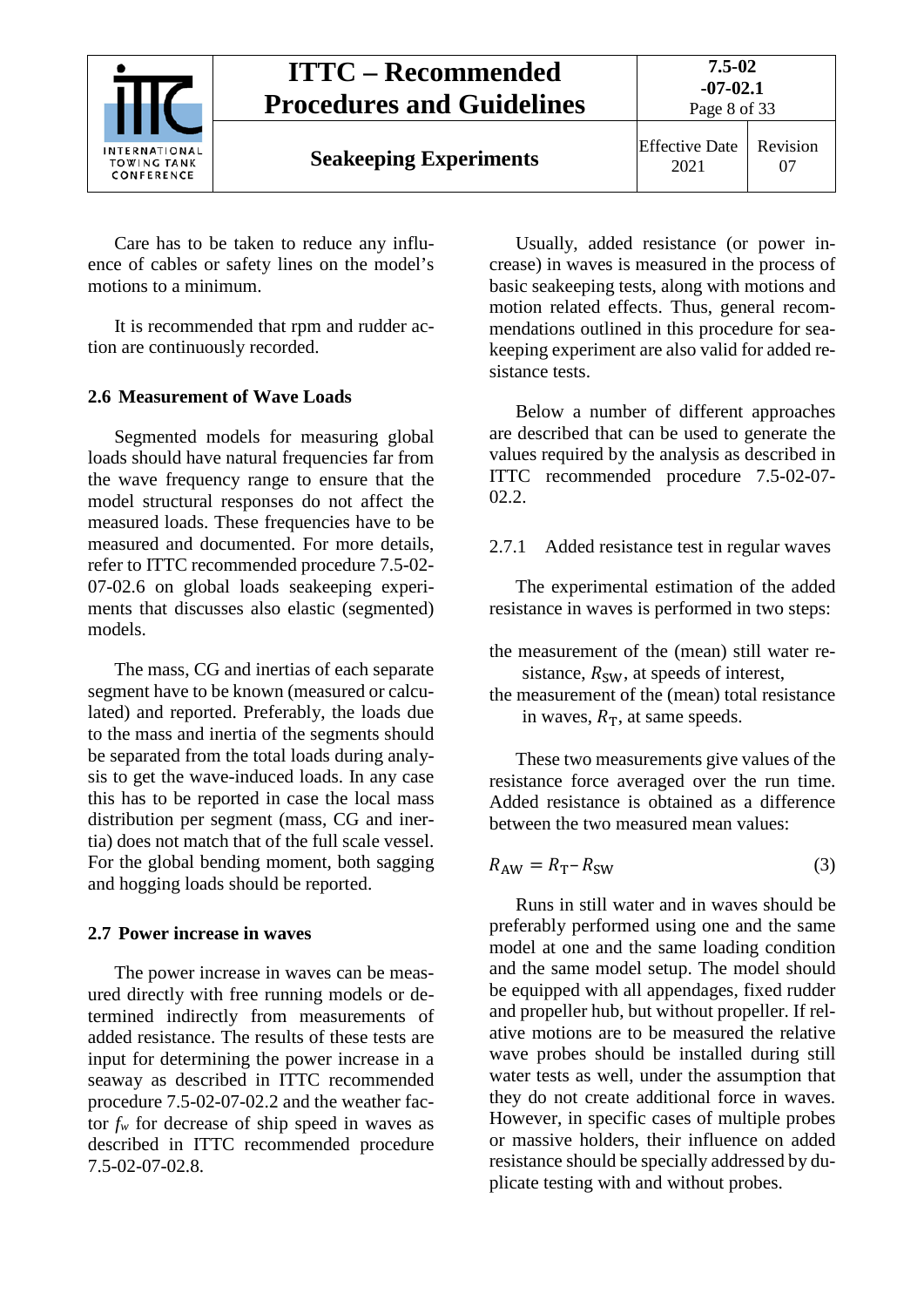

2021 Revision 07

Two methods of towing could be applied:

- a) constant thrust (model free to surge),
- b) constant speed (surge restricted).

It has been shown by Journee (1976) that both methods give compatible results for added resistance and do not influence motion measurements. The application of specific towing techniques thus depends on the towing apparatus that is available.

In principle, the constant thrust method gives more freedom to model motions and results in less oscillations of the instantaneous resistance force about its average, but it requires a more complicated design of the towing apparatus, including for instance a constant tension winch or linear motor to provide the constant thrust. For oblique sea cases both setups can be challenging, as now also roll motions should be allowed by the test setup, while the towed setup needs to deal with heading and or course keeping.

The constant speed method is easy to implement as a conventional semi-captive setup can be used. In head waves the model should be able to heave and pitch, in oblique seas roll motions should be considered as well. A disadvantage of the constant speed method is that it results in large oscillations of the resistance force and eventual loss of accuracy at instant overshooting of force gauge limits, especially in high waves. One way of offsetting this is to use a clamp setup that unloads the resistance force transducer during the model acceleration and deceleration phases of the test. This allows the selection of more sensitive (and fragile) force transducers to measure the resistance.

Measurement of added resistance in regular waves does not require larger samples than these in case of regular seakeeping (motion) experiments and is thus performed within one

test run at least a similar number of encounters as is given for regular waves (10, refer to sectio[n 2.11\)](#page-10-1) in general is sufficient, provided that the motions and added resistance have reached steady state. In some cases taking more encounters (20 to 25) is prudent to ensure convergence of the added resistance.

### <span id="page-8-0"></span>2.7.2 Self-propulsion test in regular waves

Analogously to 2.7.1, the procedure consists of two sets of runs, as follows:

- a) estimation of self-propulsion point in terms of RPM, torque, thrust or power in still water at certain speed,
- b) estimation of corresponding self-propulsion point in waves.

Then the increase in propulsive characteristics (added RPM, added torque, added thrust or power increase) are obtained as a difference between average values measured in still water and in waves.

Principles for model preparation correspond to those outlined in 2.7.1, but drive engine and propeller are installed in addition. If the model is free-sailing, then the rudders should be made actively steerable and controllable.

Two techniques for model guidance are commonly applied:

- a) captive model (model connected to carriage by a force gauge, zero force corresponds to the self-propulsion point). Several runs at various RPM are to be performed to get the self-propulsion point at any speed of interest, speed being controlled by the towing carriage,
- b) free-running (auto-piloted and speed controlled) model. Several runs at various RPM are to be performed to get the self-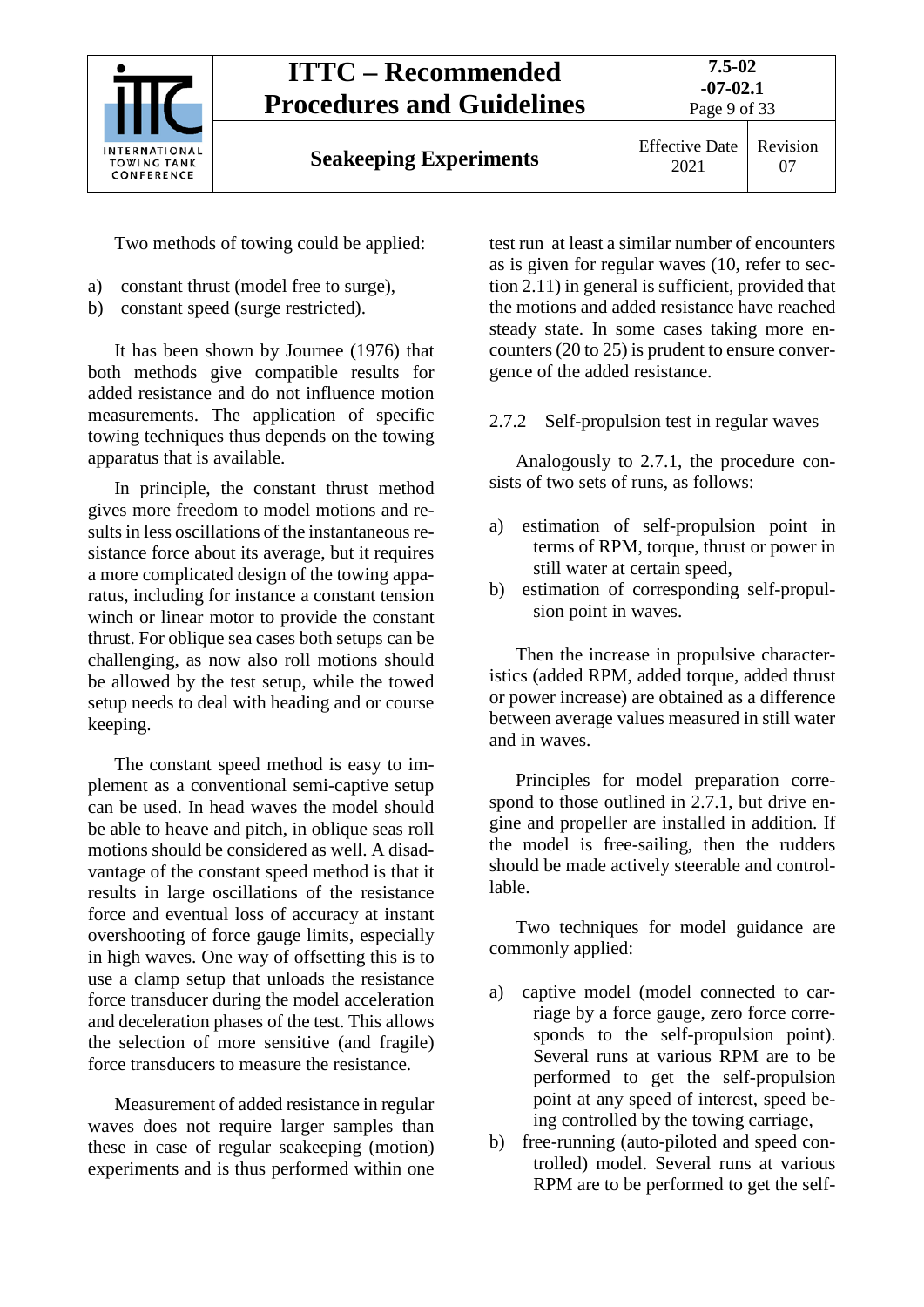

propulsion point at any speed of interest, the average speed being controlled by a tracking system.

It should be noted that both methods are an sufficient accurate approximation of the real ship operational condition, where both RPM and speed vary even slightly within one wave period (i.e. Grande et. Al (1992)). In principle it is possible to mimic the effect of the full scale engine under a varying load by special controllers. The effect on the accuracy of the test is expected to be minor, and should be weighed against the additional complication of the experimental set-up.

A possible disadvantage of using a freesailing model is the introduction of an interpolation error over the speed when matching the results as function of speed between the calm water runs and the runs in waves. It is difficult to ensure that both tests are performed at the exact same (mean) speed.

The selection of the target self-propulsion point regime depends on the adopted method for the power prediction in waves as described in ITTC recommended procedure 7.5-02-07- 02.2. In the case of modelling at the ship Self-Propulsion Point (SPP), the additional force to account for skin-friction effects must be applied both in still water and in waves, assuming that that the average friction per wave period remains equal to the friction in still water. This force is assumed to be steady and can be applied by weights or, more correctly, by using a fan installed on the model. In a similar way, other steady forces, like wind forces on the superstructure, can be modelled.

To determine the SPP at each ship speed of advance, around three to four successive runs at various RPM settings are usually required. In case of a captive model the transition time is shorter and measurement could be completed

within a single run. The transition time (the time required to reach steady state after the start of the test run) for free-running models is larger and it may take more runs until a steady motion regime is reached.

### <span id="page-9-0"></span>2.7.3 Tests in irregular waves

There is no practical difference in performing resistance tests or self-propulsion tests in regular or irregular seas, except for the time duration of the experiments. It is common practice to collect resistance data in parallel with seakeeping (motions) tests. The required number of wave encounters to obtain convergence of statistics as recommended for general irregular seakeeping tests is discussed elsewhere in this procedure. Considering added resistance (power) as a second-order force, however, some resent studies (i.e. Naito & Kihara (1993) and Kim & Kim, (2010)) arrived at a time span of 1 to 1.5 hours (real full scale time duration) necessary to ensure convergence of resistance estimates. Repetitive runs in different time-domain realisations ('seeds') of the same wave spectrum are normally conducted to accumulate the required full scale run duration.

### <span id="page-9-1"></span>**2.8 Measurement of Impact Loads**

The guidelines for the measurement of impact loads are presented in procedure 7.5-02- 07-02.3 Loads and Responses Seakeeping, Experiments on Rarely Occurring Events.

#### <span id="page-9-2"></span>**2.9 Parameters to be Measured**

The capability to measure the following additional parameters should be provided:

Hull motions, motion rates and/or accelerations in the desired degrees of freedom.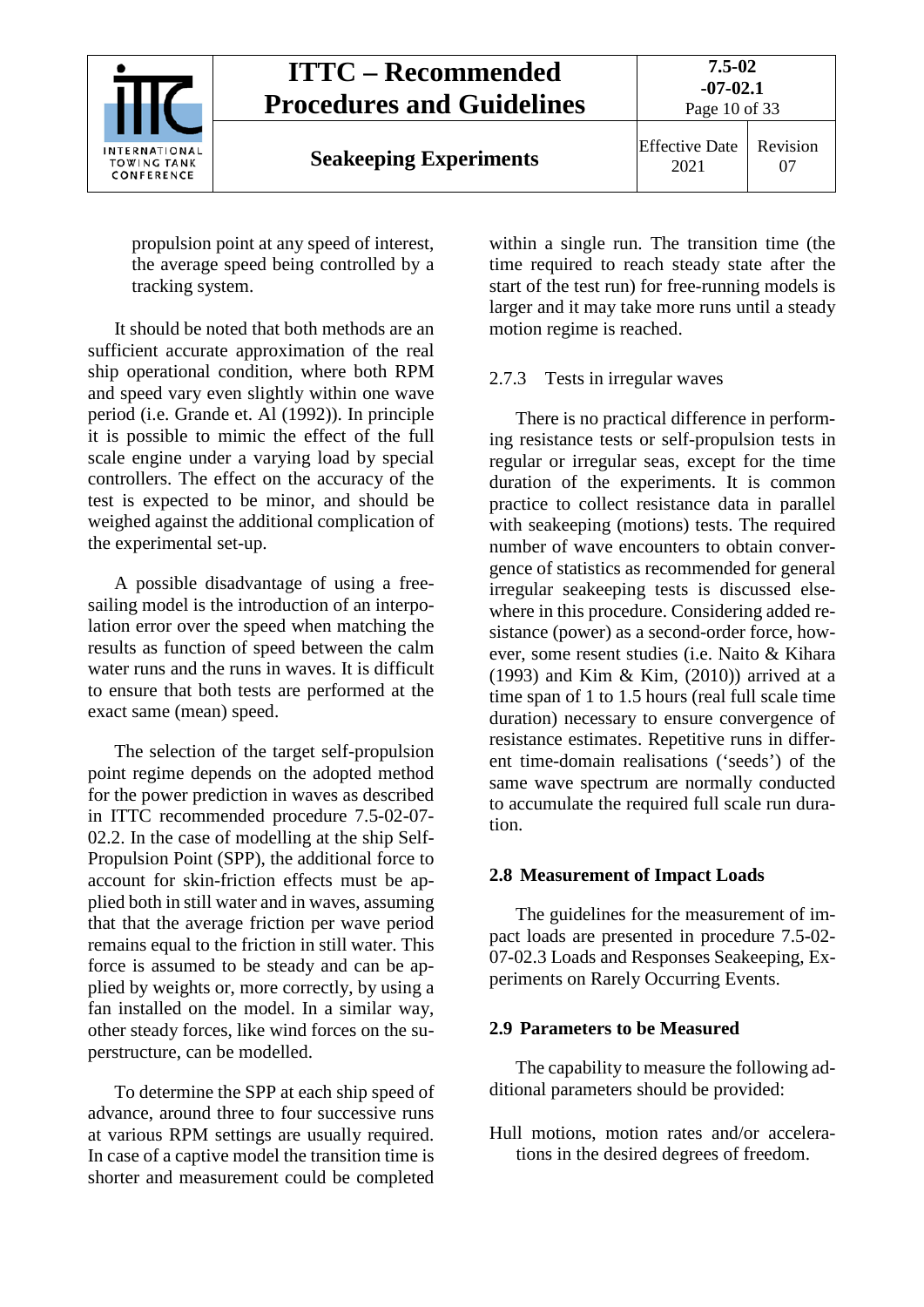

- (Incident) wave height with a probe mounted close to the model, but not causing interference. The probe should preferably be fixed to the carriage, but measurements may be made at a fixed point in the tank. In the latter case, the measuring point should be selected in the position where waves are fully formed without being affected by the waves reflected at the wave maker and the tank walls & beaches.
- Relative motion/relative wave elevation. Measurements of the relative motion between the model and the water surface at points that allow correlation with wave and other motion data. Non-contact probes are preferable for wave measurements moving with the model, especially at high speeds. There are reliable wave tape sensors available that are flush with the hull at a specific station and cause no interference. Alternatively, such sensors can also be considered.
- Rudder angle. In cases where active rudder control is employed, the rudder control signal and actual rudder angle should be continuously monitored.
- Impact pressures on the hull or on deck at selected locations.
- Still water resistance and added resistance in waves (if not freely running).

Water on deck.

- Propeller revolutions. Whenever a self-propelled model is used, the shaft revolutions should be recorded.
- Visual records. Tests should be recorded by video, preferably in a way allowing scaling of time.

Additionally, the following parameters may be measured depending on the test requirements:

Propeller torque and thrust be also continuously recorded.

- Encounter (heading) angle. The angle between the mean model heading and the wave direction.
- Leeway (or drift) angle. The angle between the mean model heading and the tangent to the path of *CG*.

## <span id="page-10-0"></span>**2.10Headings**

When performing tests in oblique seas, the range of encounter angles between zero and 180 degrees should be selected in accordance with the stated test objectives. The 180 degrees heading represents head seas.

## <span id="page-10-1"></span>**2.11Regular Waves**

For conventional ship forms, a sufficient number of tests should be carried out at each speed to provide adequate data for a minimum range of wave lengths from at least 0.5  $L_{PP}$  to 2.0 *L*<sub>PP</sub>. More tests with closely spaced wave lengths can be necessary to ensure a good definition in the resonance region. Depending on the test requirements and wave making capabilities, either the ratio of the wave height to *L*PP or the ratio of wave height to wave length should be maintained constant. When maintaining a constant ration, the recommended value of the ratio of wave height to wave length is around 1/50 when only linear responses are of interest.

For new or unconventional hull forms and to investigate inception of large or extreme responses (around resonance frequencies, parametric roll) experiments in wave frequencies equivalent to a wavelength of 4.0 *L*<sub>PP</sub> or higher should be considered. For similar reasons wave height to wavelength ratios of 1/30 to 1/20 or less, depending on model facilities limits should be taken into account.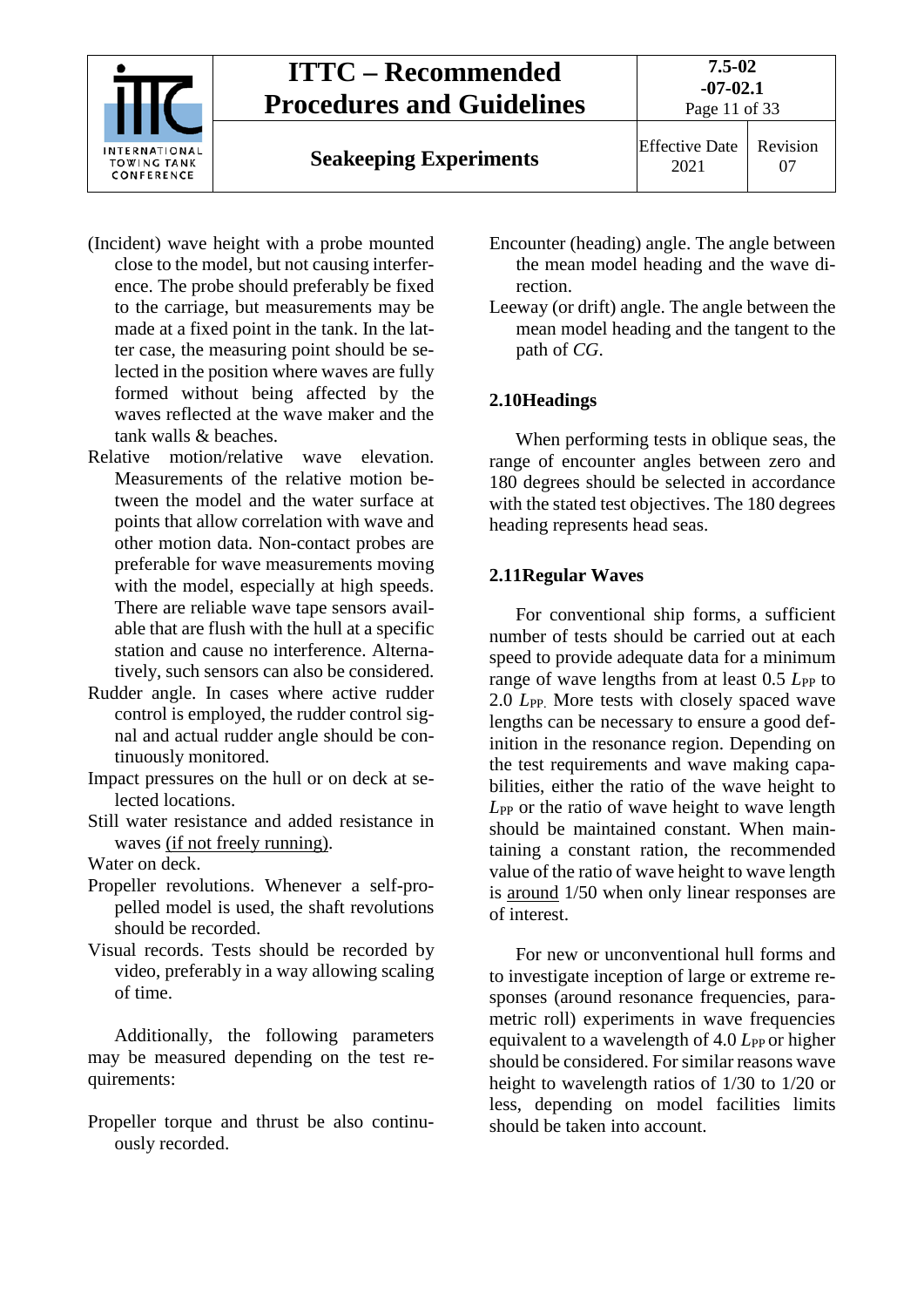

It should be noted that wave steepness has a large influence on the quality and (non)linearity of the generated waves and the resulting model responses. In case of the waves being generated containing nonlinear effects this may also affect the definition of wave amplitude and wave height and therefore by extension the definition of the non-dimensionalized responses (in the form of Response Amplitude Operators – RAOs). Therefore, it should be clearly documented how the wave and response amplitudes have been obtained when reporting RAO values.

In determining the motions, it is recommended that the average amplitude and period of at least 10 cycles be obtained. Alternatively, a spectral analysis following the procedures for irregular waves outlined below could be followed to obtain the mean amplitude and period of waves and responses. Guidelines for regular wave data analysis are given in the ITTC Recommended Procedure 7.5-02-07-03.2 "Analysis Procedure for Model Tests in Regular Waves".

### <span id="page-11-0"></span>**2.12Transient Waves**

The transient wave technique is an experimental technique in which a wave train that contains wave components of all the relevant frequencies is produced in such a way that the component waves reach a certain place in the test tank simultaneously so that a single large wave packet is formed. If a model structure is positioned at the place where the single large wave packet accumulates, response characteristics to regular waves of all the frequencies contained in the wave packet are obtained in one single experiment (provided the linear superposition assumption holds).

This technique proves to be very efficient as a standard tool for evaluating RAO's of stationary offshore structures or towed/self-propelled ships. Due to the short time duration of the wave packet possible reflections in the testing basin are avoided. Clauss (1999) gives an overview of the technique and its application to seakeeping tests for evaluating RAOs and its application the simulation of design storm waves.

A related technique to efficiently obtain the linear response characteristics is the use of a broad banded spectrum of a specific shape to obtain RAOs. A typical spectrum used for this application is pink noise (ITTC, 2002).

### <span id="page-11-1"></span>**2.13Irregular Waves**

Tests should be carried out in waves corresponding to the sea conditions in which the vessel may be required to operate. In the absence of specific wave spectrum data the ITTC spectrum should be used for open ocean and JONSWAP spectrum should be used for fetchlimited seas. When generating irregular waves in a tank, the input signal to the wave maker should be produced such that the generated waves are not repeated within the generated wave train.

Irregular wave generation in experimental tanks is subjected to voluntary or involuntary truncation of idealized spectrum as a result of mechanical limits of wave making facilities. The truncation frequency is facility specific and depends on the characteristics of the wave maker and the model scale selected for the experiment. Selection of a too low cut-off frequency affects the properties of the resultant wave spectrum and the values of the target significant wave height  $H_{W1/3}$  and modal period  $T_{P}$ . If  $n=f_T/f_P$  with  $f_T$  the truncated frequency and  $f_P$  the spectral peak frequency of idealized wave spectra, the recommended ratio *n* for cutoff frequency for most facilities is greater than 2, and preferably approaching 3. For very large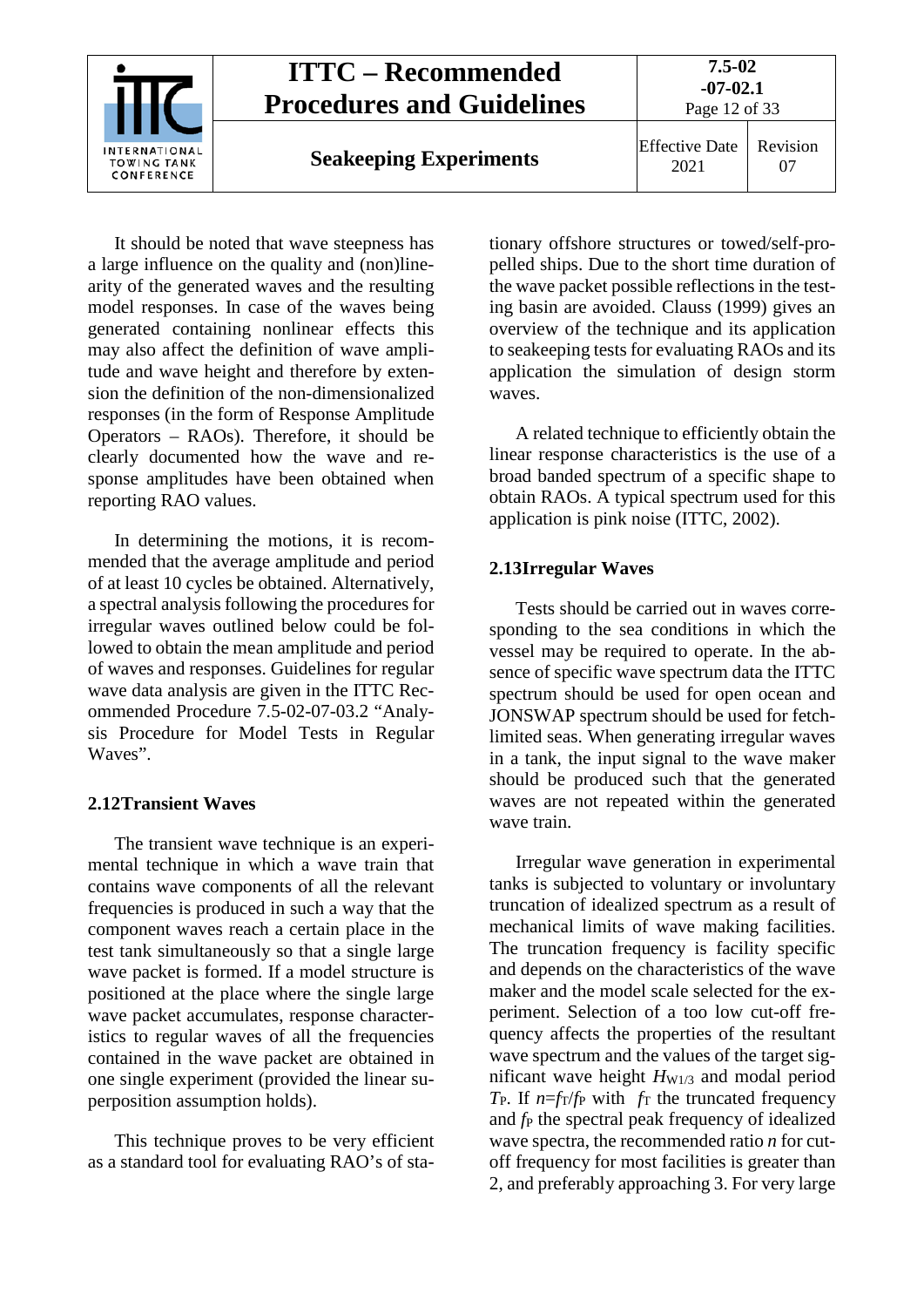

model scales this may not always be feasible and the amount of wave energy lost by truncating the wave spectrum should be considered carefully. Additionally, if the wave spectrum causes significant wave breaking this will also modify the spectrum significantly and may lead to a desire to modify the spectrum to avoid this breaking (Kent & Lee, 2016).

Data should preferably be digitised before analysis, using sample rates appropriate for the avoidance of aliasing with the individual measured parameters. Care must be taken for the duration of the data acquisition so that enough data are recorded for the objective of the test.

The test duration is represented by the total number of wave encounters *N*. *N*=50 should be taken as a lower limit. Larger values are to be preferred and it is more usual to take *N*=100 as the standard; *N*=200 or above is considered excellent practice. For the following sea case, 30 minutes of equivalent full scale is considered sufficient.

The time interval between test runs is also important and can be tank specific. A residuary tank disturbance of less than 1% of the next target wave height is recommended. In most cases 20 minutes between runs will be acceptable for a typical facility. For wider tanks and tanks equipped with beaches along the long side of the tank the waiting time may be shorter.

The sample rate in the data acquisition needs to be fast enough in order to achieve sufficient resolution. A sampling rate corresponding to about 4 Hz at full scale is more or less the minimum for most measurements, although typically higher values are used, for instance 100 Hz at model scale. Much higher rates (in the order of kHz) are necessary to detect and accurately capture peaks of slamming loads.

Energy spectra of waves and relevant responses should be produced through spectral analysis using either the indirect method of Fourier transformation of the autocorrelation function, or the direct method of splitting the record into suitable blocks and subjecting these to a Fast Fourier Transform. A comparison of the spectrum of the generated waves with the target spectrum should be carried out, since resulting vessel responses may be sensitive to particular parts of the spectrum (ITTC, 2002). Note that there is significant random process uncertainty on this calculation of the observed spectrum (Kent & Lee, 2016).

In addition to the spectral analysis, statistical analysis should be performed to produce at least the mean, maximum, minimum, and the mean of 1/3 highest values. In the presentation of the results the techniques utilised to smoothen spectral shapes, such as block overlapping, should be documented. When reporting statistics, the number of events and number of encounters should also be reported together with the overall statistics.

When non-linear effects and extremes are of importance, attention should be paid to more detailed wave characteristics (ITTC, 2002) and the response characteristics. Considering the probability distributions of the wave elevation and the individual crest and troughs as well as the probability distributions of the individual peaks in the response can be helpful in this respect.

For the measurement and analysis of rarely occurring events such as slamming or wetness refer to ITTC recommended procedure 7.5-02- 07-02.3.

### <span id="page-12-0"></span>**2.14Pre-simulations**

In irregular wave testing in cases where the conditions of interest are not pre-defined, a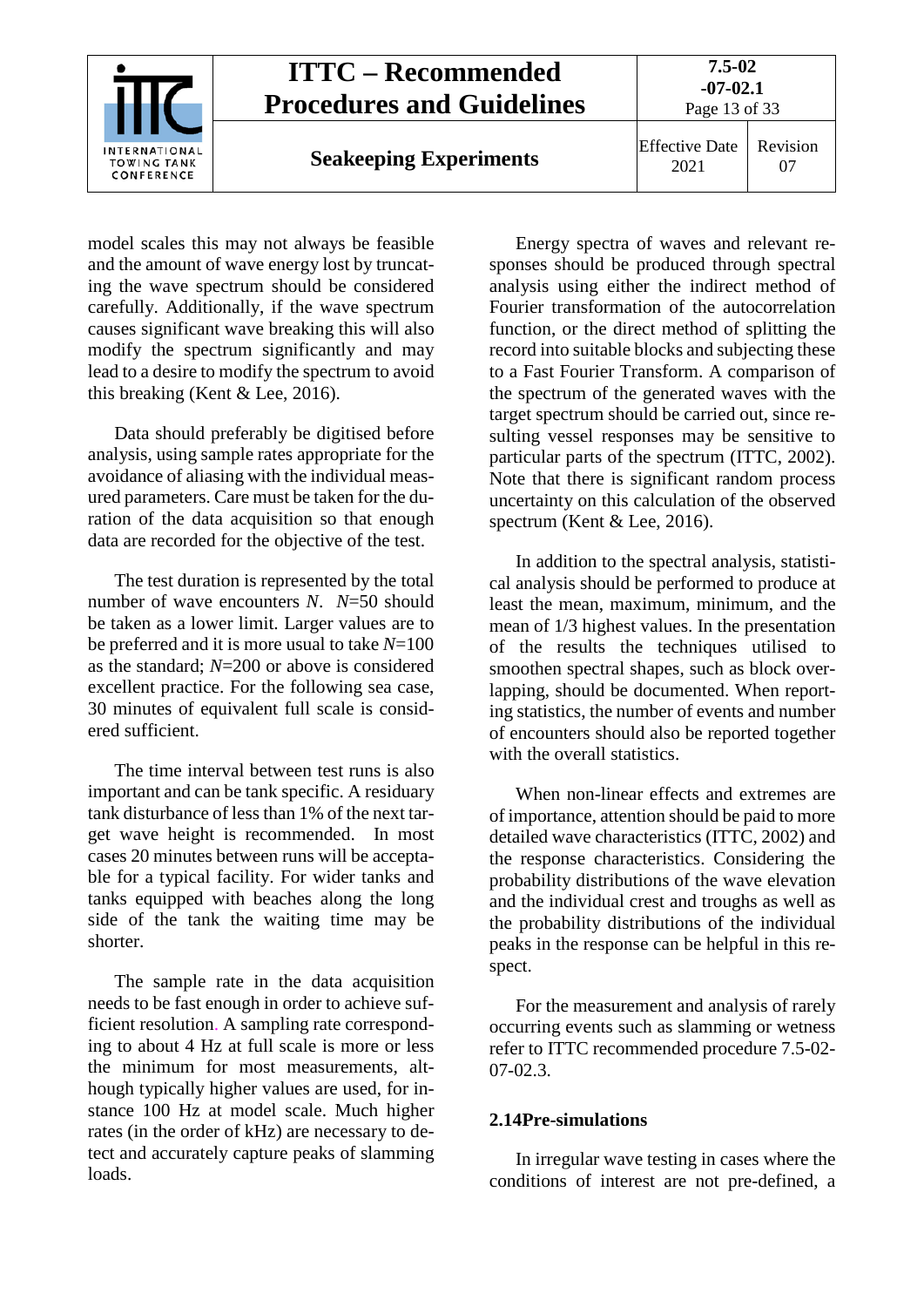

simulation tool should be used to select relevant conditions. The selection of the modal period, wave height and wave spectral shape can significantly affect the results due to both interaction with the natural periods of the model, basin limitations and other factors. 2D strip theory calculations are generally sufficient to identify regions where the motions of interest occur, but if the model motion are shown to be large and nonlinear then further consideration is needed. If available, a simulation with nonlinear wave damping being modelled may be used.

Similar to irregular wave testing, for regular wave testing simulations can serve to provide guidance as to which amplitude and frequencies excite motions of interest in the model for a given speed and heading. This can enable a more streamlined test matrix for some types of testing.

### <span id="page-13-0"></span>**2.15Data Presentation**

The coordinate system in which data are presented should be defined and reported. Motion components should also be defined. Linear translations and rotations may be presented in non-dimensional form as being divided by wave elevation and wave slope respectively.

| <b>Translations</b> | $x_{1,2,3}$ |
|---------------------|-------------|
|                     |             |
| <b>Rotations</b>    | $x_{4,5,6}$ |
|                     | кс          |

Dimensional presentations can sometimes be more appropriate depending on the objectives of the experiment. Phase angles should be given in degrees and increases in resistance and propulsion parameters should be presented in the non-dimensional form. Accelerations should be made non-dimensional by  $L_{\rm PP}/$  $(g\zeta_A)$ . It is recommended that the results are plotted to a base of  $\omega (L_{PP}/g)^{1/2}$ or  $\omega_e(L_{PP}/g)$  $(q)^{1/2}$ , although, depending on the objectives of the experiment, other bases such as wavelength - ship length ratio or wavelength may be appropriate. The limit of tank wall interference effects should be indicated on the plots.

For tests in irregular waves, the corresponding wave-energy spectrum should be defined. Preferably both the target spectrum and the actually realized spectrum should be reported.

When appropriate, performance in irregular waves should be presented in non-dimensional form involving a characteristic wave period or frequency and a characteristic wave height.

The results of statistical analyses may be presented to depict probability of exceedance and as cumulative probability distribution for selected responses.

Tabular presentation of results is recommended in addition to plots.

### <span id="page-13-2"></span><span id="page-13-1"></span>**3. PARAMETERS**

### **3.1 Parameters to be Considered**

The following parameters defining the tests are to be taken into account (as applicable):

## Scale Model dimensions Ratios of model to tank dimensions Hull configuration (lines, appendages, superstructures, ...) Loading conditions (displacement and draft) Mass distribution (CG, inertias, ...) Towing and/or restraining device characteristics (specially DOF) Speeds and headings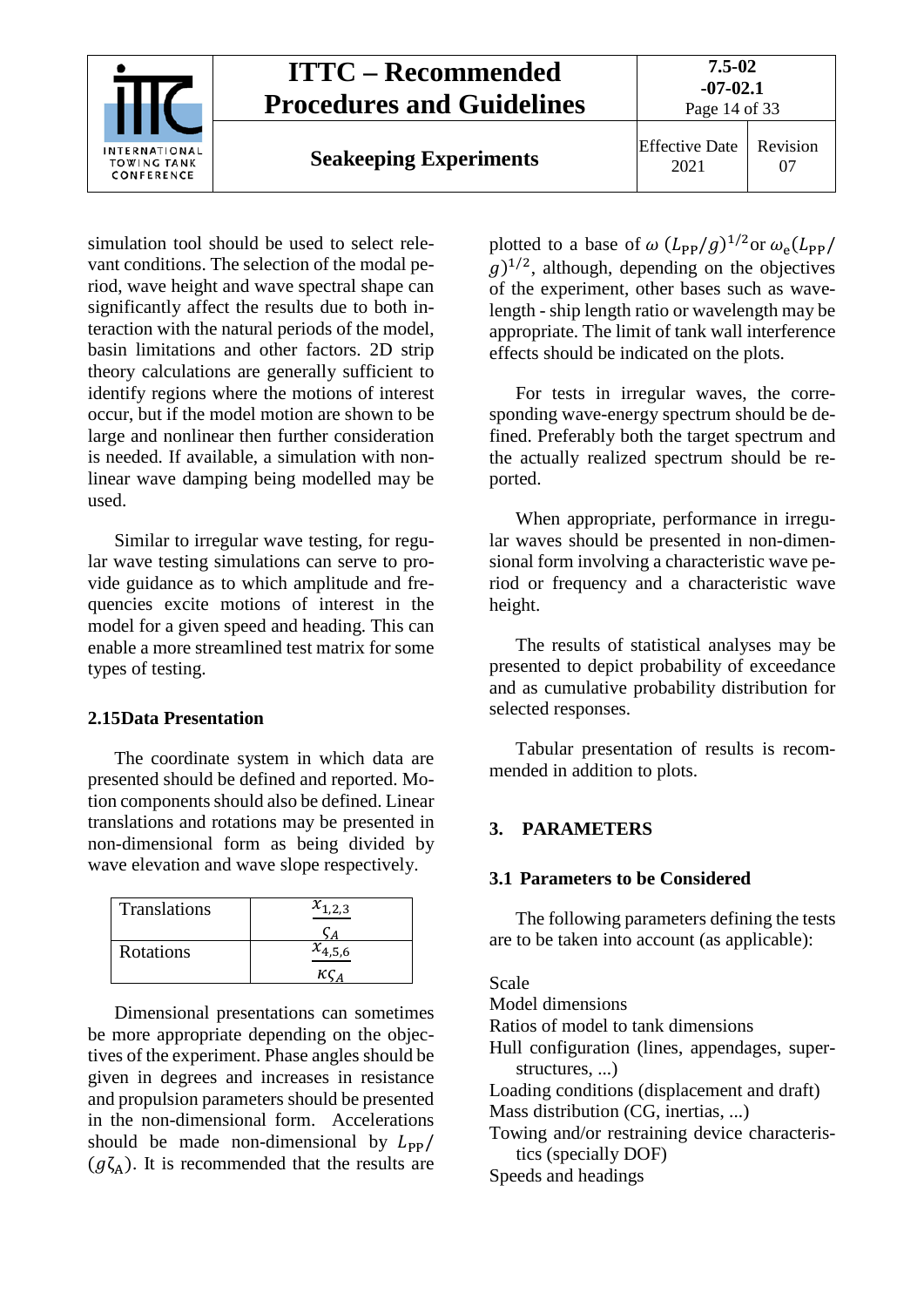

# **Seakeeping Experiments** Effective Date



2021 Revision 07

Wave characteristics (heights, periods, spectra, dispersions, ...) Autopilot control law and gains Speed control characteristics Run duration Number of runs per test condition Positions of sensors (accelerometers, relative motion, encountered wave, ...) Resonance frequencies for segmented models Sampling frequency Sensor calibrations and accuracy

### <span id="page-14-0"></span>**3.2 Recommendations of ITTC for Parameters**

1975 Performance in irregular waves should be presented in non-dimensional form involving wave characteristic period and characteristic wave height.

1978 Recommendation for open ocean spectral formulation:

$$
S(\omega; H_{W1/3}, T) = \frac{A_S}{\omega^5} e^{-\frac{B_S}{\omega^4}}
$$
(4)

where:

$$
A_S = 173H_{W1/3}^2/T_1^4 \approx \frac{H_{W1/3}}{4\pi} \left(\frac{2\pi}{T_2}\right)^4
$$
  
\n
$$
B_S = 691/T_1^4 \approx \frac{1}{\pi} \left(\frac{2\pi}{T_2}\right)^4
$$
 (5)

with the significant wave height  $H_{W1/3}$  and the spectral peak period  $T_0$ , the average period  $T_1$ and the average zero crossing period T2 and their approximate relations:

$$
T_1 = 2\pi m_0/m_1
$$
  
\n
$$
T_2 = 2\pi \sqrt{m_0/m_2}
$$
 (6)  
\n
$$
T_0 \approx 1.296T_1 \approx 1.408T_2
$$

and the spectral moments *m*<sup>n</sup> given as:

$$
m_n = \int_0^\infty \omega^n S(\omega) d\omega \tag{5}
$$

1984 Recommendation for long crested limited fetch sea spectral formulation:

$$
S(\omega; H_{W1/3}, T_1) =
$$
  
155  $\frac{H_{W1/3}^2}{T_1^4 \omega^5} \exp\left(-\frac{944}{T_1^4 \omega^4}\right) 3.3^{\gamma}$  (6)

where:

$$
\gamma = \exp\left[-\frac{(0.191\omega T_1 - 1)^2}{2\sigma^2}\right]
$$
  
\n
$$
\sigma = \begin{cases}\n0.07\omega < 5.24/T_1 \\
0.09\omega > 5.24/T_1\n\end{cases} \tag{7}
$$

This formulation can be used with other characteristic periods by use of the following approximate relations:

$$
T_1 \approx 0.924 T_{-1} \approx 0.834 T_0 \approx 1.073 T_2
$$

where  $T_{-1}$  is the energy average period  $(2\pi m_{-1}/m_0)$ ,  $T_0$  is the spectral peak period,  $T_1$ is the average period  $(2\pi m_0/m_1)$  and  $T_2$ is the average zero crossing period estimated from the spectrum  $(2\pi\sqrt{m_0/m_2})$ .

In case of short-crested seas the directional spectrum *E* can be composed by combining the frequency spectrum *S* with an angular distribution (directional spreading) function *D* (see also ITTC guideline 7.5-02-07-01.1):

$$
E(\omega; H_{W1/3}, T, \alpha, \theta)
$$
  
=  $S(\omega; H_{W1/3}, T)D(\alpha, \theta)$ 

$$
D(\alpha, \theta) =
$$
\n
$$
\int_{0}^{2^{2s-1}} \frac{\Gamma^{2}(s+1)}{\Gamma(2s+1)} \cos^{2s} \left(\frac{\theta-\alpha}{2}\right) \quad \text{for } |\theta-\alpha| \le \pi (8)
$$
\n
$$
\text{otherwise}
$$

with *s* the directional spreading parameter (a positive integer) and *Γ* the Gamma function. Superposition can be used to handle the case of two directional sea conditions, e.g. sea and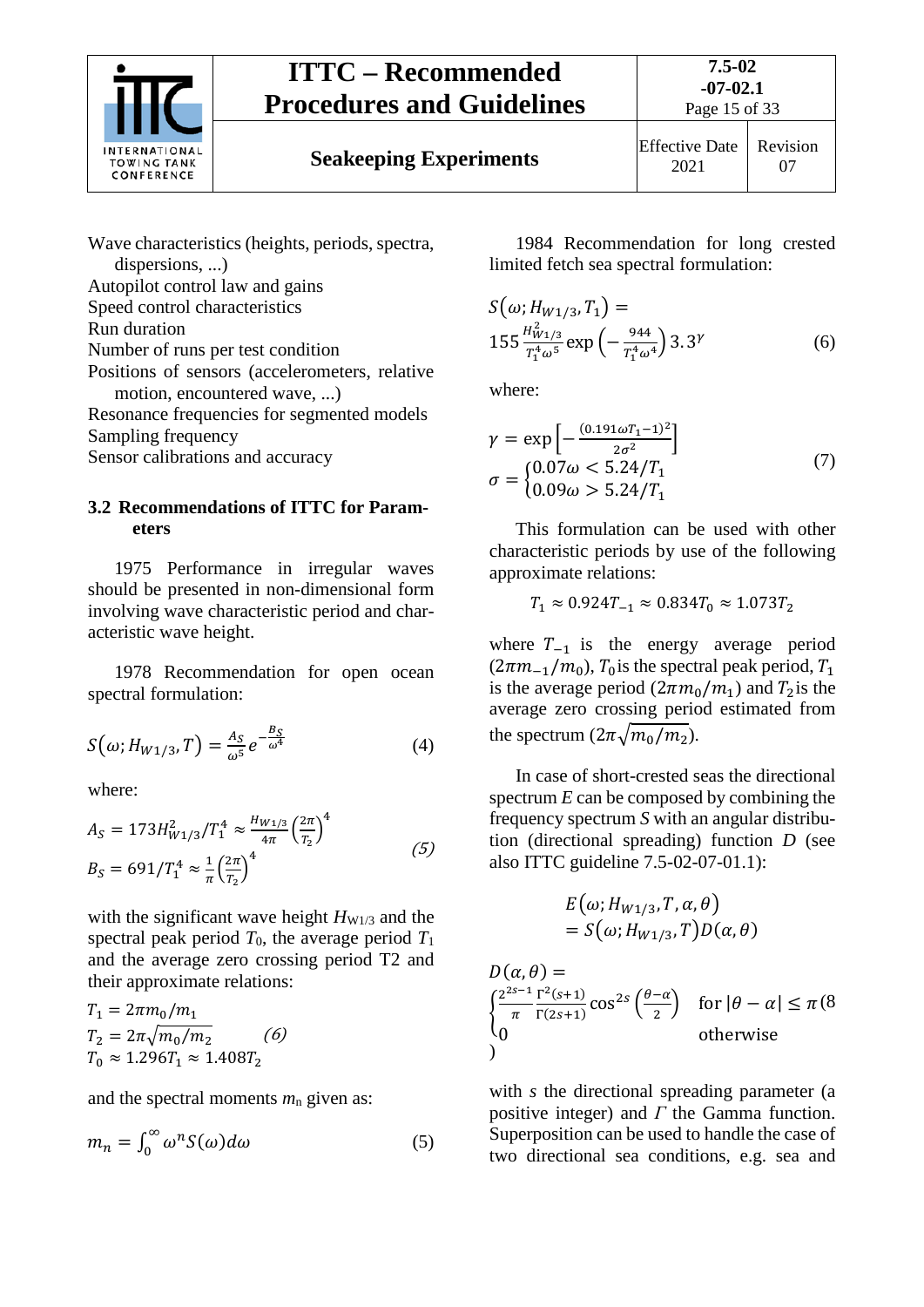

swell with different directions and significant wave heights.

## <span id="page-15-1"></span><span id="page-15-0"></span>**4. VALIDATION**

## **4.1 Uncertainty Analysis**

The detailed procedure of uncertainty analysis following the principles behind the ISO-GUM is shown in the Appendix A.

## <span id="page-15-2"></span>**4.2 Benchmark Tests**

- 1) Seagoing Quality of Ships.  $(7<sup>th</sup> ITTC,$ 1955, pp.247-293). A model of the Todd-Forest Series 60 with C<sub>B</sub>=0.60. Results from 7 tanks are presented. *Fr* = 0, 0.18 ,0.21 ,0.24 ,0.27 and 0.30  $L_{PP}/H = 36, 48, 60, 72$  $\lambda/\mu_{\rm m}$  = 0.75, 1.0, 1.25, 1.5
- 2) Comparative Tests at Three Experimental Establishments with the Same Model.  $(11<sup>th</sup>$ ITTC, 1966, pp.332-342)

British Towing Tank Panel: A 10 ft. Fibreglass model of the S.S. Cairndhu.

A series of experiments on a ship model in regular waves using different test techniques.

Data obtained in irregular and transient waves and some result predicted by the theory (based on Korvin Kroukovsky's work and employing the added mass and damping coefficients calculated by Grim).

- 3) Full Scale Destroyer Motion Tests in Head Seas (11<sup>th</sup> ITTC, 1966, pp.342-350). Comparison among motion responses obtained from full scale tests, model experiments and computer calculations for destroyer H.M. "Groningen" of the Royal Netherlands Navy
- 4) Experiments in Head Seas For Series 60.
- 4-1) Comparative Tests of a Series 60 Ship Model in Regular Waves  $(11<sup>th</sup> ITTC, 1966,$ pp.411-415). Series 60 with  $C_{\text{B}}=0.60$ .
- 4-2) Experiments on Heaving and Pitching Motions of a Ship Model in Regular Longitudinal Waves  $(11<sup>th</sup> ITTC, 1966, pp.415-$ 418). Series 60 with *C*<sub>B</sub>=0.60.
- 4-3) Experiments on the Series 60 with *C*B=0.60 and 0.70 Ship Models in Regular Head Waves  $(11<sup>th</sup> ITTC, 1966, pp.418-$ 420)
- 4-4) Comparison of Measured Ship Motions and Thrust Increase of Series 60 Ship Models in Regular Head Waves  $(11<sup>th</sup> ITTC)$ , 1966, pp. 420-426).
- 4-5) Estimation of Ship Behaviour at Sea from Limited Observation  $(11<sup>th</sup> ITTC, 1966,$ pp.426-428)
- 5) Analysis of the S-175 Comparative Study  $(17<sup>th</sup> ITTC, 1984, pp.503-511).$
- 6) S-175 Comparative Model Experiments  $(18^{th}$  ITTC, 1987, pp.415-427)
- 7) Rare Events (19th ITTC, 1990, pp.434- 442). Comparison of results from tests at 12 establishments in irregular waves. Absolute and relative motions. S-175 at  $Fr =$ 0.275.
- 8) The ITTC Database of Seakeeping Experiments  $(20^{th}$  ITTC, 1993, pp. 449-451).
- 8-1) Tests of Two Dimensional Models. Added mass, damping and wave exciting forces
- 8-2) Tests of a Wigley hull form. Added masses, damping, exciting forces and seakeeping motions and loads.
- 8-3) Tests for S-175.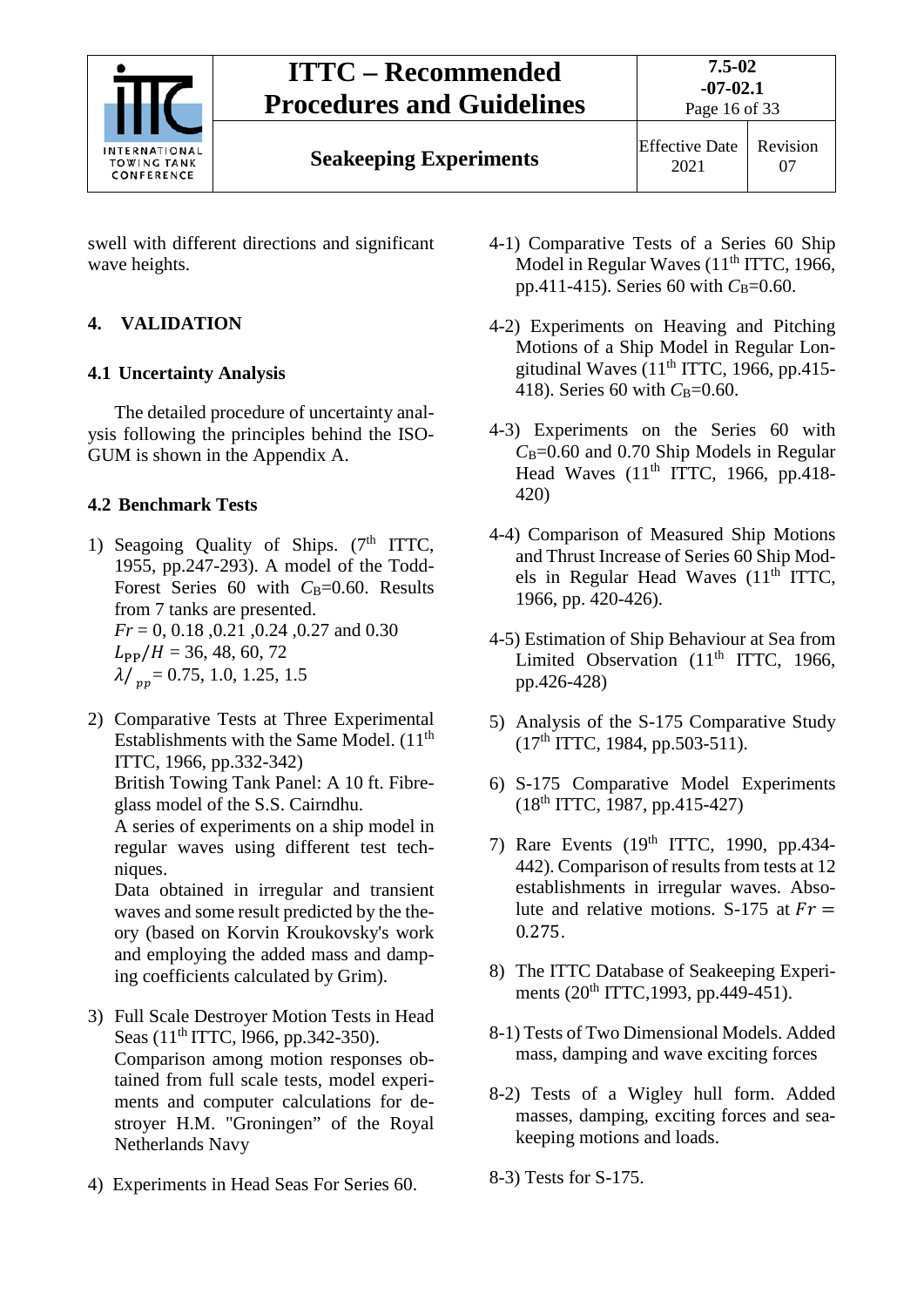

# **Seakeeping Experiments** Effective Date

2021 Revision 07

- 9) The ITTC Database of Seakeeping Experiments (21<sup>st</sup> ITTC, 1996, pp.43). S-175, high speed marine vehicle
- 10)Numerical and Experimental Investigation to Evaluate Wave-Induced Global Design Loads for Fast Ships (Schellin et al, 2003). Two segmented models of fast ships (*Fr* up to 0.63) were tested in head seas. Motions and global loads are reported. The results are compared with several non-linear codes.

## <span id="page-16-0"></span>**5. REFERENCES**

- Clauss, G.F., 1999, "Task-related wave groups for seakeeping tests or simulation of design storm waves", Applied Ocean Research, vol. 21, pp. 219-234.
- Gerhardt, F.C., Kjellberg, M., 2020, "A comparison of experimental and numerical seakeeping results for the KVLCC2 tanker". Paper in preparation, publication early 2020.
- Grin, R. And Fernandez Ruano, S., 2015, "On the prediction of radii of inertia and their effect on seakeeping", Proceedings of the 12th International Marine Design Conference, pp. 189-203.
- ISO/IEC 2008, "Guide 98-3, Uncertainty of measurements – Part 3: Guide to the expression of uncertainty in measurements (GUM: 1995)", 2008 Switzerland.
- ITTC, 2002, "The Specialist Committee on Waves – Final Report and Recommendations to the 23rd ITTC", Proceedings of the 23rd International Towing Tank Conference, vol. 2, pp. 505-736.
- ITTC, 2008, "Discussion to the 25<sup>th</sup> ITTC Seakeeping Committee by Joe Longo, Claus Simonsen, Fred Stern", Proceedings of 25<sup>th</sup>

International Towing Tank Conference, vol. 3, Fukuoka, Japan.

- Kashiwagi, N. and Ohkusu, M., 1991, "A new theory for side-wall interference effects on forward-speed radiation and diffraction forces", Schiffstechnik, vol. 38.
- Kent, C.P. and Lee, S.-S., (2016), "Wave-Breaking Modification and Spectral Statistics of Wave Spectra", Proceedings of 31st Symposium on Naval Hydrodynamics, Monterey, CA, USA.
- Kishev, R., (1998), "Uncertainty Analysis of Dynamic Model tests and Its Application to Capsizing Simulation in Waves", Proceedings of the International Workshop on Modeling of Ocean Environments in Waves & Current Basin, February, 1998, Taejon, Korea.
- Liu, S., & Papanikolaou, A., (2019). "Approximation of the added resistance of ships with small draft or in ballast condition by empirical formula", Proceedings of the Institution of Mechanical Engineers, Part M: Journal of Engineering for the Maritime Environment, 233(1), 27–40.
- Schellin, T.E. et al, 2003, "Numerical and Experimental Investigation to Evaluate Wave-Induced Global Design Loads for Fast Ships", Transactions SNAME, vol. 111, pp. 437-461.
- Yum, D.J., Lee, H.Y. and Lee, C.M., 1993. "Uncertainty Analysis for Seakeeping Model Tests", Journal of the Society of Naval Architects of Korea, 30 (3): 75-89.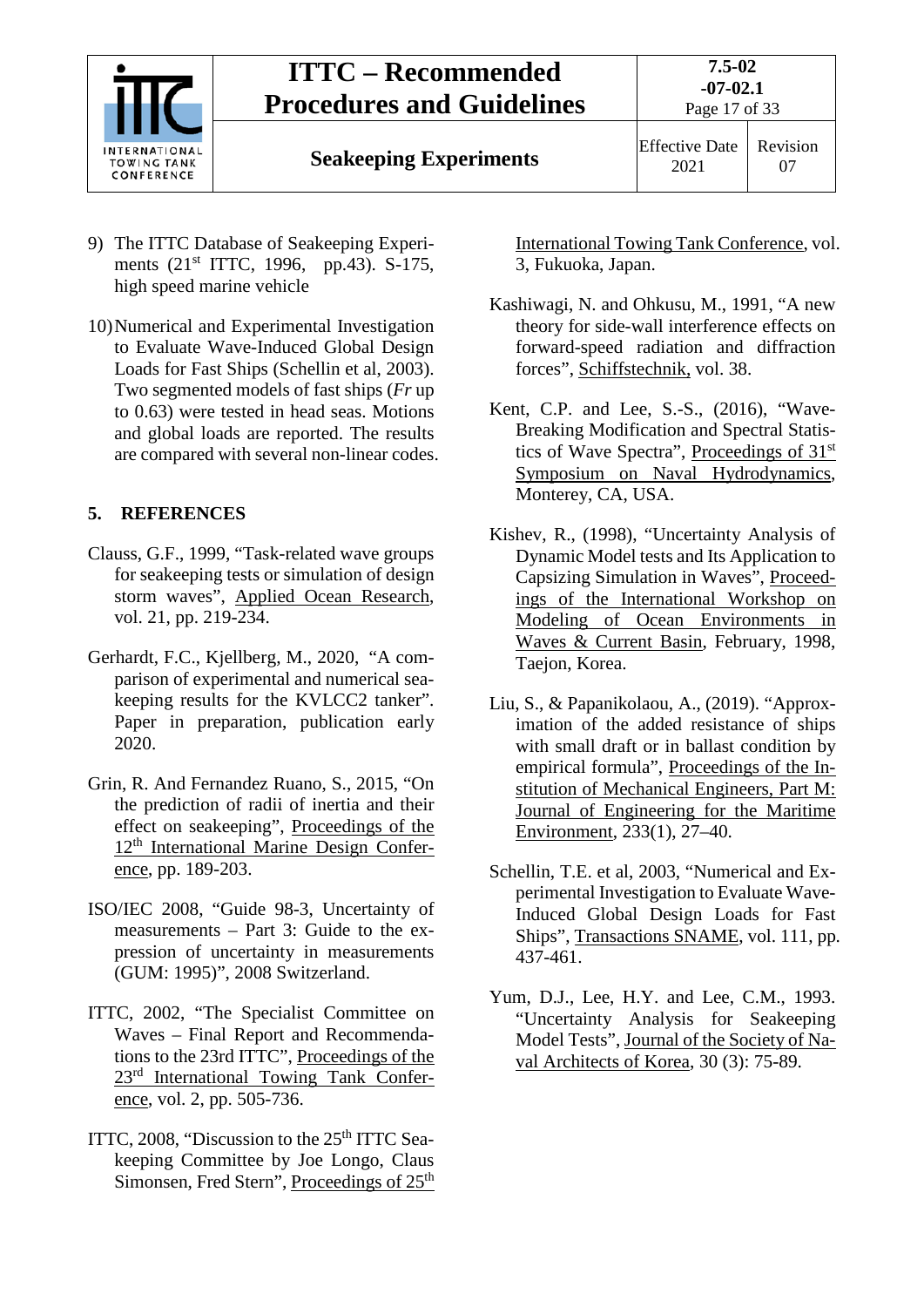

**Seakeeping Experiments** Effective Date

2021 Revision 07

## <span id="page-17-0"></span>Appendix A.

## <span id="page-17-1"></span>**A.1. Background to ISO-GUM**

The recommendation of the ITTC 2008 was to adopt the ISO-GUM (International Organization for Standardization, Guide to the Expression of Uncertainty in Measurements, ISO 1995) approach to conducting uncertainty analysis of experimental results. The ISO GUM recognises two groups of uncertainty, type A and type B, which are based on way in which the uncertainty is evaluated. Type A represents the random category of uncertainty evaluated by using statistical analysis of repeated measurements of, nominally, the same observation; type B components are estimated by means other than repeated observations. The "other means" may include previous measurements, past experience or general knowledge, handbook information, manufacturer specification or data provided as a certificate. A detailed approach to uncertainty analysis in experimental hydrodynamics can be found in ITTC procedure 7.5-02-01-01.

## <span id="page-17-2"></span>**A.1.1. Type A uncertainty**

The fundamental form of uncertainty associated with a measurement is type A,  $u_A(x_i)$ , which can be expressed as a standard deviation. Type A uncertainty is typically based upon the analysis of repeated measurements which characterizes the randomness of the experimental process. The most common approach to estimating type A uncertainty is by undertaking end-to-end multiple repeated runs; care should be taken to ensure that as many factors as possible that affect repeatability of experiment are accounted for. Numbers of repeats should be as large as practicable in order to minimize type A uncertainty; however 10 repeats indicates good experimental practice. However, in most seakeeping tests it is not practicable to carry out multiple repeats for all

experimental conditions. It may be more feasible to select only characteristic or unique test conditions (due to environment and/or operations) for which repeat runs should be undertaken and reported. Historic database of information on Type A uncertainty could be created (occasionally confirmed) and used to report uncertainty for routine experiments.

## <span id="page-17-3"></span>**A.1.2. Type B uncertainty**

Type B uncertainty,  $u_B(x_i)$ , may be considered as an approximation to the experimental variance or standard deviation respectively. In the same way as type A uncertainty, type B is assumed to be equal to the standard deviation  $u_{\varsigma}(x_i)$ . Typically type B uncertainty can be estimated from quoted values of uncertainty, assumed statistical distribution of the parameters and factors depending on a level of confidence in the measurement. Generally, the experimenter can assume that the type B uncertainty is normally distributed around some mean, however, in some specific cases is may be pertinent to consider alternatives such as triangular or rectangular distributions. For type B uncertainty that is assumed to be normally distributed Table A1 shows the factors that need to be applied for some examples of confidence.

| Confidence  | Factor       |
|-------------|--------------|
| Level $[%]$ |              |
| 50          | 0.6757       |
| 68.27       | 1.           |
| 90          | 1.645        |
| 95          | 1.96         |
| 99          | 2.576        |
| 99.73       | $\mathbf{z}$ |

Table A1. Confidence factors for normally distributed type B uncertainties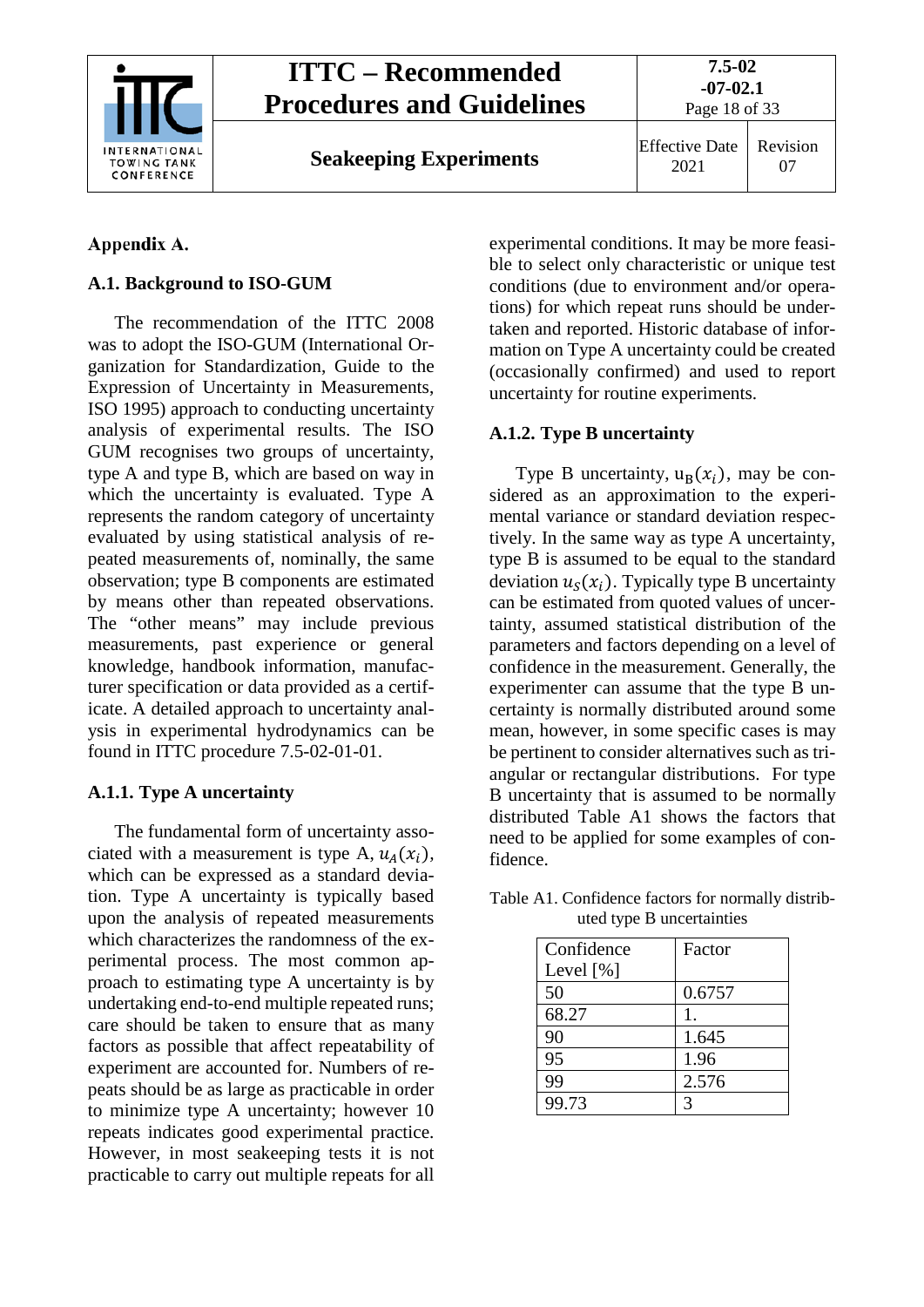

For example, this means that, statistically, one can have 95% confidence that a measurement lies within a value of  $\pm 1.96u(x_i)$ .

## <span id="page-18-0"></span>**A.1.3. Standard uncertainty**

The standard uncertainty,  $u_S(x_i)$ , in a measured value is the summation of type A and all of the type B uncertainties and can be calculated using the uncertainty propagation formula:

$$
u_{S}(x_{i}) = \left(\sum_{i=1}^{N} u_{A}^{2}(x_{i}) + \sum_{j=1}^{K} u_{B}^{2}(x_{i})\right)^{\frac{1}{2}} (A1)
$$

## <span id="page-18-1"></span>**A.1.4. Combined uncertainty**

A further step is required when result of an experiment is derived from values of a number of other measurement variables (*x*i). The most common situation where this is undertaken in seakeeping experiments is when the results are non-dimensionalised. In this case, the combined uncertainty  $u_C(y)$  is applied to express uncertainty in the derived result.

$$
u_{C}(y) = \left(\sum_{i=1}^{N} \left(\frac{\partial f}{\partial x_{i}}\right)^{2} u_{S}^{2}(x_{i}) + + 2 \sum_{i=1}^{N-1} \sum_{j=i+1}^{N} \frac{\partial f}{\partial x_{i}} \frac{\partial f}{\partial x_{j}} u_{S}(x_{i}, x_{j})\right)^{\frac{1}{2}}
$$
(A2)

The second term in the combined uncertainty formula represents the cross correlation between two or more variables. These terms are zero when variables are considered to be independent. The  $\frac{\partial f}{\partial x}$  $\partial x_i$ term is the partial derivative with respect to variable x<sub>i</sub>, also known as the sensitivity coefficient and  $u_S(x_i)$  is the standard uncertainty of variable *x*i.

### <span id="page-18-2"></span>**A.1.5. Expanded uncertainty**

When presenting the results of experiments along with interval expressing some level of confidence in that measurement then the expanded uncertainty *U* is applied.

$$
U = ku_{\mathbb{C}}(y) \tag{A3}
$$

where, *k* represents the confidence or coverage factor, and the result of the measurement can be interpreted as  $v$ - $U \le Y \le v$ + $U$ .

So, *Y* can be interpreted as the best estimate that the resultant measurement lies within the range *y*-*U* and *y*+*U*; the value of U is defined by *k*. For cases where the uncertainty can be assumed to be normally distributed the confidence factors presented in Table 1 can be used. For example, a value  $k=2.576$  value gives confidence level of 99%.

## <span id="page-18-3"></span>**A.2. Sources of uncertainty**

A typical requirement from a seakeeping experiment is to obtain the basic rigid body motions (surge, sway, heave, roll, pitch and yaw), accelerations and relative motions at specific locations, waves, model speed, and propulsion and steering systems characteristics (propeller revolutions, rudder angle). All of these measured parameters are subjected to type A and type B uncertainties that need to be estimated as a part of the experimentation procedure.

## <span id="page-18-4"></span>**A.2.1. Type A uncertainty**

As indicated in section A.1.1 type A uncertainty is evaluated by taking repeated measurements of the same experimental condition (recommended number of repeated runs is 10). Since repeating the entire set of test runs in a seakeeping experiment makes the programme prohibitively long (and hence expensive) it is recommended that only a few selected representative test conditions should be repeated to obtain some understanding of the type A uncertainty.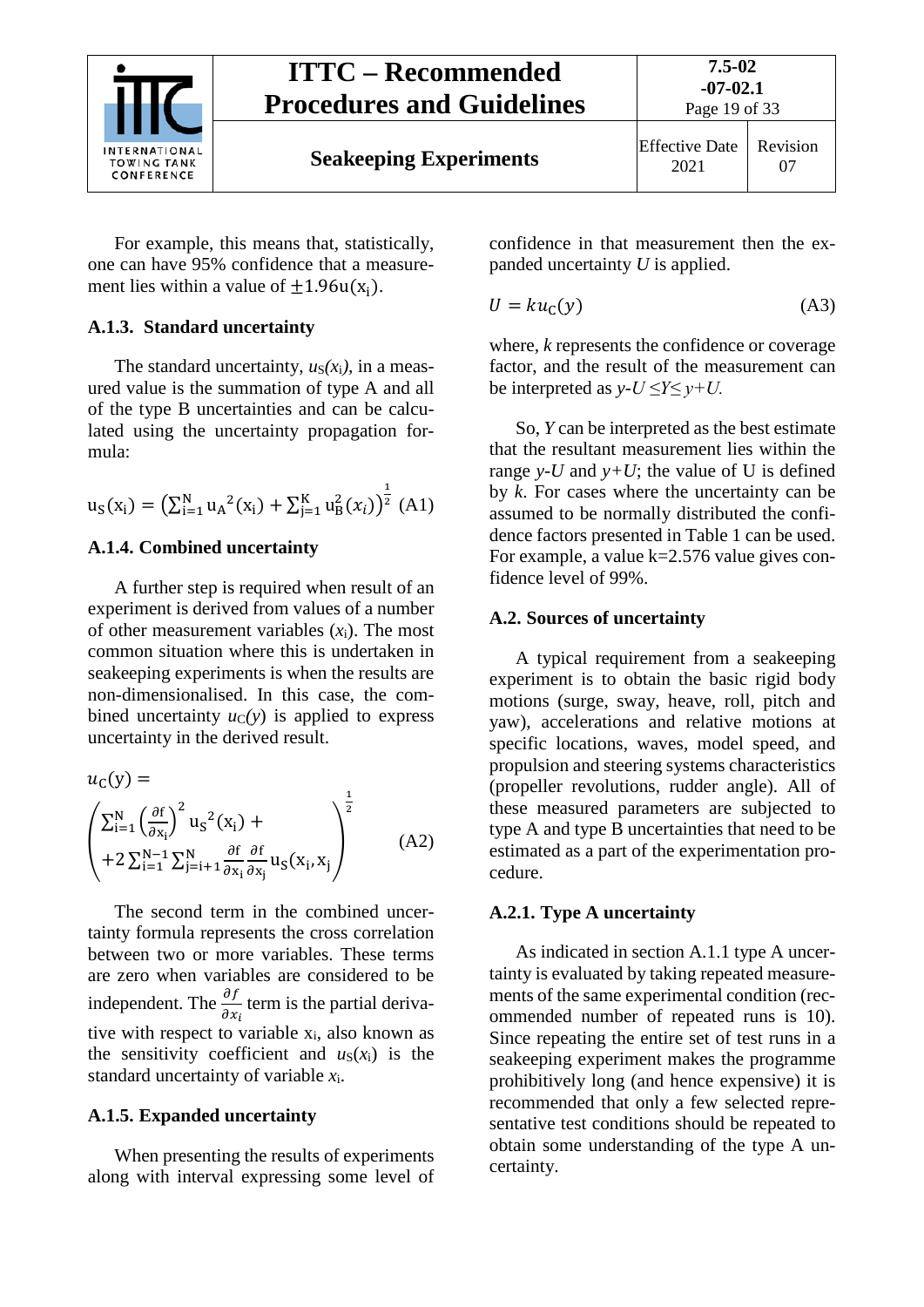

**Seakeeping Experiments** Effective Date

2021 Revision 07

### <span id="page-19-0"></span>**A.2.2. Type B uncertainty**

There are elemental type B uncertainties that are an inherent part of each sensor, its calibration, the data acquisition system, processing and analysis.

All of these elemental type B uncertainties should be accounted for, using in equation A2, to determine the type B uncertainty for each measured parameter.

### **A.2.2.1. Sensors**

Measurements of the rigid body motions of the model, accelerations and relative motions, propulsion and control parameters are usually primary requirements of seakeeping experiments. Specifications provided by the manufacturers of the sensors used in experiments, coupled with past experience in the use of such sensors, allows an estimation of the relevant type B uncertainty to be made. The manufacturer may present sensor uncertainty information as standard deviations (or multiples of) or as an expanded uncertainty with a specified confidence level. This information can be translated to a standard deviation and can be used to obtain the standard type B uncertainty for that particular element. For example, a sensor specification stating that roll and pitch angles are measured to a dynamic accuracy of 0.5 degrees rms can be interpreted as a 0.5 degree standard uncertainty in roll and pitch. In most cases individual sources of uncertainty need to be identified from available specification documents and the uncertainty propagation formula should be used to obtain the standard uncertainty given in (A1).

Elemental sources of uncertainty that are usually identified from manufacturer's specification may include: non-linearity, hysteresis, non-repeatability, zero offset drift, spam temperature coefficient, and resolution.

### **A.2.2.2. Calibrations**

Before used in experiments, all instruments need to be calibrated; either bench or in-situ calibration or else factory calibration constants are applied.

Calibration characterises an instrument's uncertainty but does not eliminate it; indeed, the calibration process itself is subject to uncertainties. Generally, a system level, in-situ end-to-end calibration is advisable that includes as many of the possible elemental sources of uncertainty in the calibration procedure. A few, additional, elemental sources of uncertainty need to be considered when estimating uncertainty: calibration standards (quality of calibration specimens or injection source), calibration curve fitting, calibration set up (misalignments) and A/D conversion.

The uncertainty associated with the quality of the calibration standard and calibration device/jig set-up misalignments can be estimated from the manufacturer's specification. Uncertainty due to calibration standards  $B_{\text{CS}}$  can be estimated using:

$$
u_{\rm BCS} = \sqrt{\sum (A_{\rm CG} \cdot W_i)^2} \tag{A4}
$$

*A*CG accuracy of calibration specimens; e.g., weight, distance, angle…

*W*<sup>i</sup> physical values of calibration points; weight, distance, angle…

The uncertainty associated with misalignment in the calibration set-up  $u_{\text{BCM}}$  can be evaluated from:

$$
u_{\text{BCM}} = \sum (W(1 - \cos \alpha_j) \tag{A5}
$$

*W* nominal measurement value

 $\alpha$  angle of misalignment in relevant plane.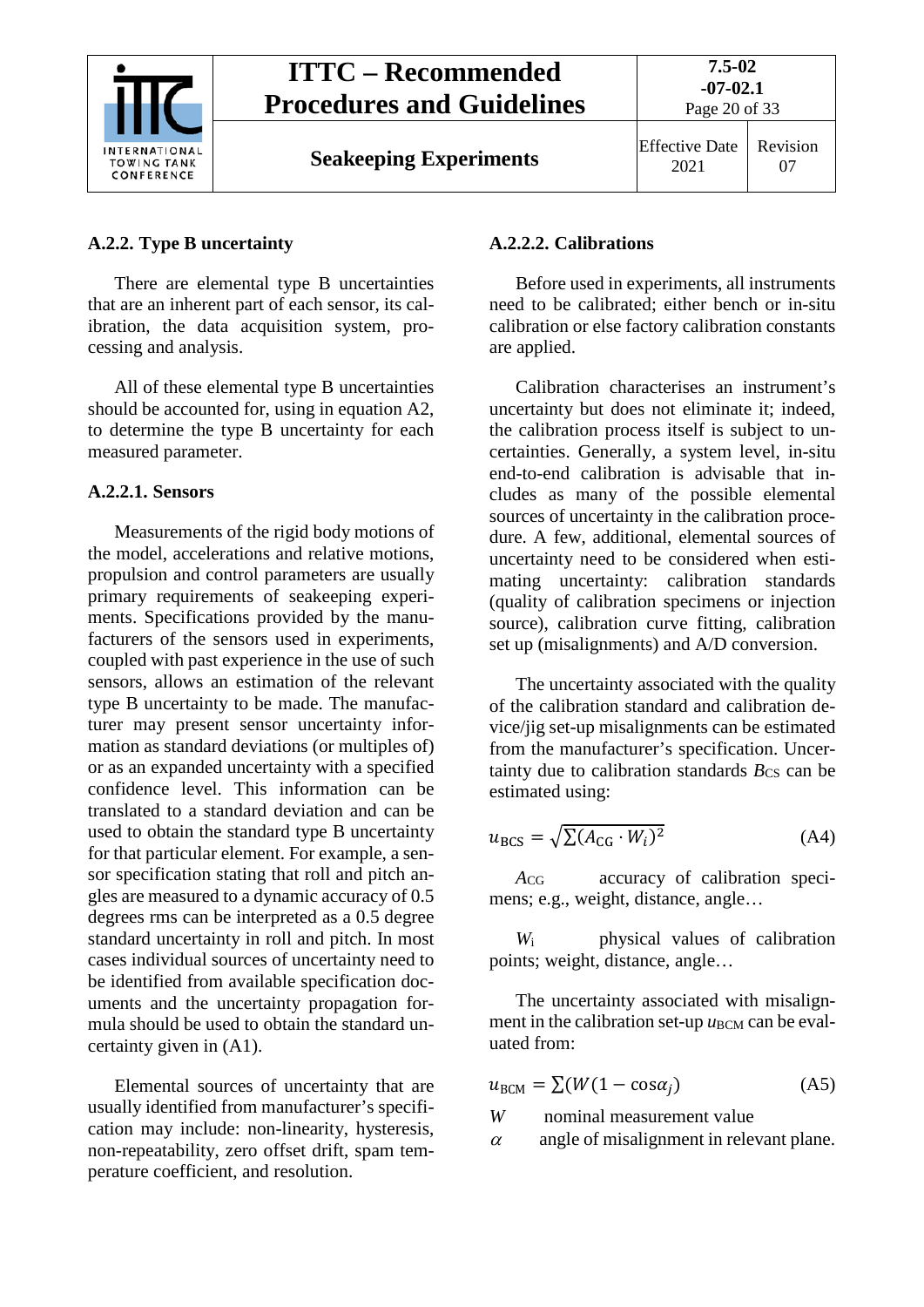

The curve fitting uncertainty can be estimated using the standard error of estimation (SEE) formula:

$$
SEE = \left[\frac{1}{n(n-1)}\sum_{1}^{n}(y_n - y_{LS,k})^2\right]^{1/2} \tag{A6}
$$

In the formula n is the number of calibration samples, *y*<sup>n</sup> is calibration data point, and  $y_{LS,n}$  is fitted value. In most cases  $n \ge 7$  is recommended. It can be assumed that the SEE value is approximately equal to the standard uncertainty.

Generally, the majority of data acquisition systems that are currently in use employ a 16 bit (or better) analogue to digital (A/D) converters. However, some specific equipment may still use 12-bit A/Ds to acquire model data.

The type B uncertainty associated with the A/D conversion  $u_{BCAD}$  is equivalent to  $\frac{1}{2}$  the resultant resolution and can be estimated from:

$$
u_{BCAD} = \frac{1}{2} \frac{TotalVoltag{Range}}{A/Dbits}
$$
  
CalibrationFactor\n(A7)

The *TotalVoltageRange* is typically equal to either ±10 Volts or ±5 Volts; the *A/Dbits* value is  $2^{16}$  or  $2^{12}$  for 16 and 12 bit convertors respectively, the *CalibrationFactor* is a calibration constant that translates voltage to physical units. Typically, uncertainty due to resolution of 16-bit system would be negligible, but for 12-bit system it could be significant for higher precision instrument.

In the case of measuring instruments that are provided with manufacturer calibration data (most modern digital instruments) calibration standards are reflecting standards of high precision source (voltage) that, normally, is expected to be considerably more accurate than

accuracy that can be achieved in a physical bench calibration.

It is advisable, if practical, to conduct insitu end-to-end (with all model systems being active) calibration of the sensors that are to be used in the experiment. In such a situation, the calibration process should include all or most elemental type B uncertainty sources, which are difficult to estimate individually. However, for in-situ calibration they don't have to be individually identified and estimated.

This approach does not exclude the need for uncertainty analyses due to calibration standards, set up, curve fitting and other related sources of uncertainty but hopefully overall simplifies the procedure.

### **A.2.2.3. Data Acquisition System.**

In case when in-situ end-to-end calibration procedure is applied all data acquisition system elemental error sources are included in the process except for noise due to variation in surrounding external environment (temperature, humidly) and other used devices (propulsion motor). Good testing practice requires screening of all noise sources, but when this appears to be difficult those effects should be estimated.

#### **A.2.2.4. Data processing.**

Type B uncertainty due to data reduction and analysis should include any uncertainty related to data integration, differentiation, filtering and other methods of data manipulation. It can be evaluated based on previous experience of working with data processing systems. Uncertainty due to any data reduction associated with the calculation of basic statistics (mean, standard deviation) should be considered negligible, however, for more complex data manipulations resultant uncertainty may need to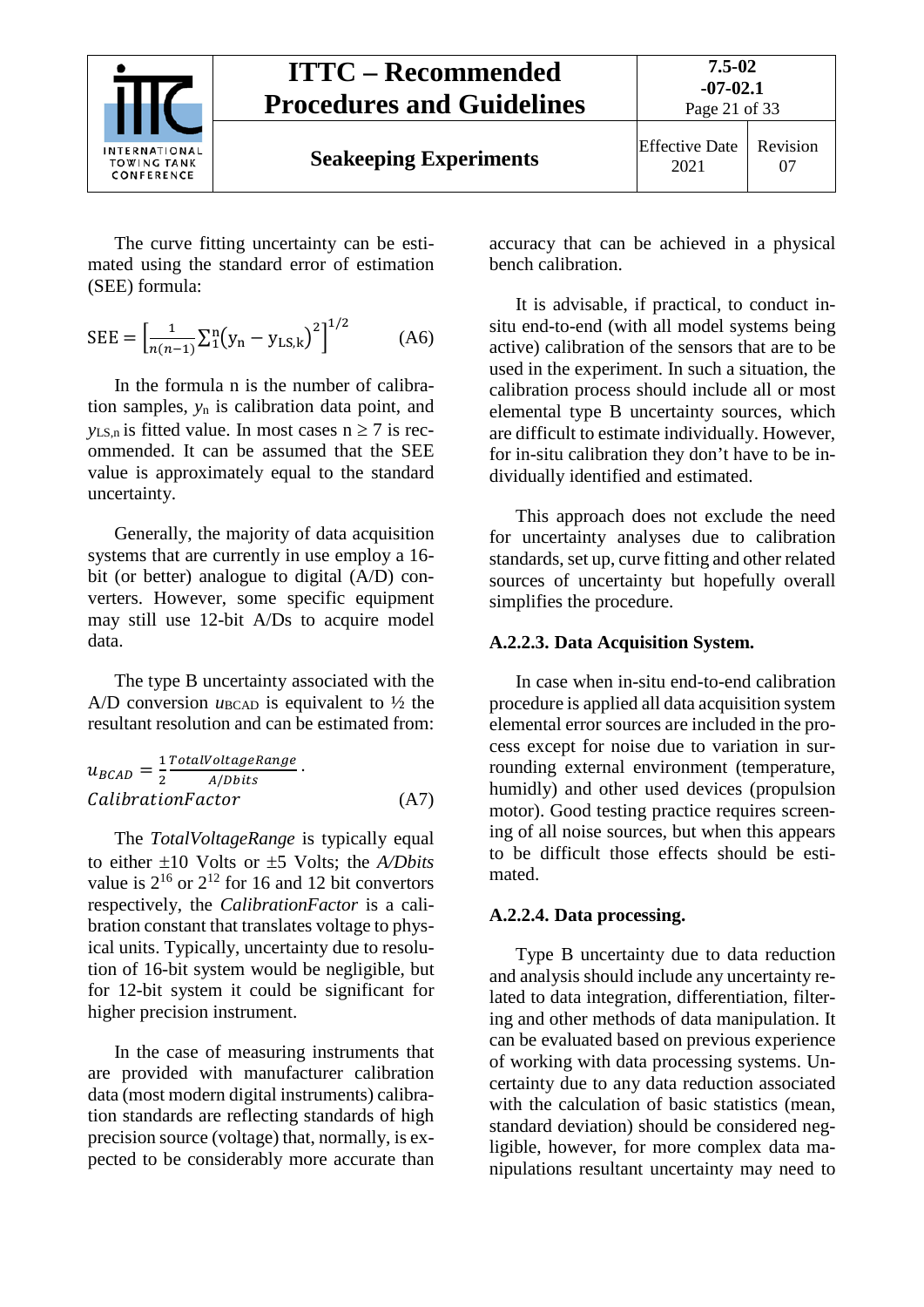

be considered. These uncertainties can be estimated by using the same data manipulation process with a known signal with known analytical solution (sin or cosine) comparing the processed and analytic outputs.

### **A.2.2.5. Data analysis.**

Model speed and heading. - Model speed uncertainty is subjected to both type A and type B uncertainties. The type A component is calculated using equation for the standard uncertainty (the uncertainty propagation formulae A1) and the combined uncertainty (A2). The Type B uncertainty component is dependent upon the method in which the model speed is obtained. If, during the experiments, the model is attached to or follows the carriage and speed of the model can be assumed to be equal to the speed of the carriage, then the method presented in ITTC 2008 7.5-02.07-02.1 and that suggested by Fogash (1992) can be used.

Under the assumption that model speed,  $\nu$ , through the water is equal to the speed of towing carriage, the model speed is determined from

$$
v = \frac{n/5000\pi D}{t} = \frac{f\pi D}{5000} \text{ (A8)}
$$

where  $D(m)$  is the diameter of carriage wheel and  $nis$  the number of light pulses sensed by the photo coupler during the time period  $t$ . The 5000 number is facility specific and indicates number of pulses per single turn of carriage wheel. The measured quantities and error sources for the estimation of model speed and error limit are the diameter of carriage wheel and the pulse frequency  $f(=\frac{m}{t})$ .

The combined uncertainty becomes, in this case:

$$
u_{\rm C}(v) = \left[ \left( \frac{\partial v}{\partial f} \right)^2 u^2(f) + \left( \frac{\partial v}{\partial D} \right)^2 u^2(D) \right]^{\frac{1}{2}} \text{(A9)}
$$

$$
u_{\rm C}(v) = \begin{bmatrix} \left(\frac{\pi D}{5000}\right)^2 u^2(f) + \dots \\ \dots \left(\frac{\pi f}{5000}\right)^2 u^2(D) \end{bmatrix}^{\frac{1}{2}}
$$
 (A10)

If a free running model is used in the experiments and, for example, an optical tracking system is used for to determine model position, then  $v=s/t$  should be applied, and the instantaneous and/or mean speed can be calculated (*s* is distance between two consecutive sampled positions, and *t* is time between two consecutive samples). In this case, the combined uncertainty formula can be used to obtain model speed uncertainty:

$$
u_{\mathcal{C}}(v) = \left[ \left( \frac{\partial v}{\partial s} \right)^2 u^2(s) + \left( \frac{\partial v}{\partial t} \right)^2 u^2(t) \right]^{\frac{1}{2}} \text{(A11)}
$$

$$
u_{\rm C}(v) = \left[ \left(\frac{1}{t}\right)^2 u^2(s) + \left(-\frac{s}{t^2}\right)^2 u^2(t) \right]^{\frac{1}{2}} (A12)
$$

Standard (or combined) uncertainties *u*(*s*) and *u*(*t*) need to be estimated based on information provided on model positions and accuracy of sample time. Nominal values of *s* and *t* should be applied to obtain combined uncertainty.

Similarly, if a captive model is used or free running model follows the carriage the heading angle is assumed to be equal to the heading of the carriage with respect to the oncoming waves. For free running, self-propelled models when an optical system is used to obtain model positions the instantaneous (and mean) heading angle can be estimated from consecutive longitudinal and lateral positions of the model. The estimate of combined uncertainty in head-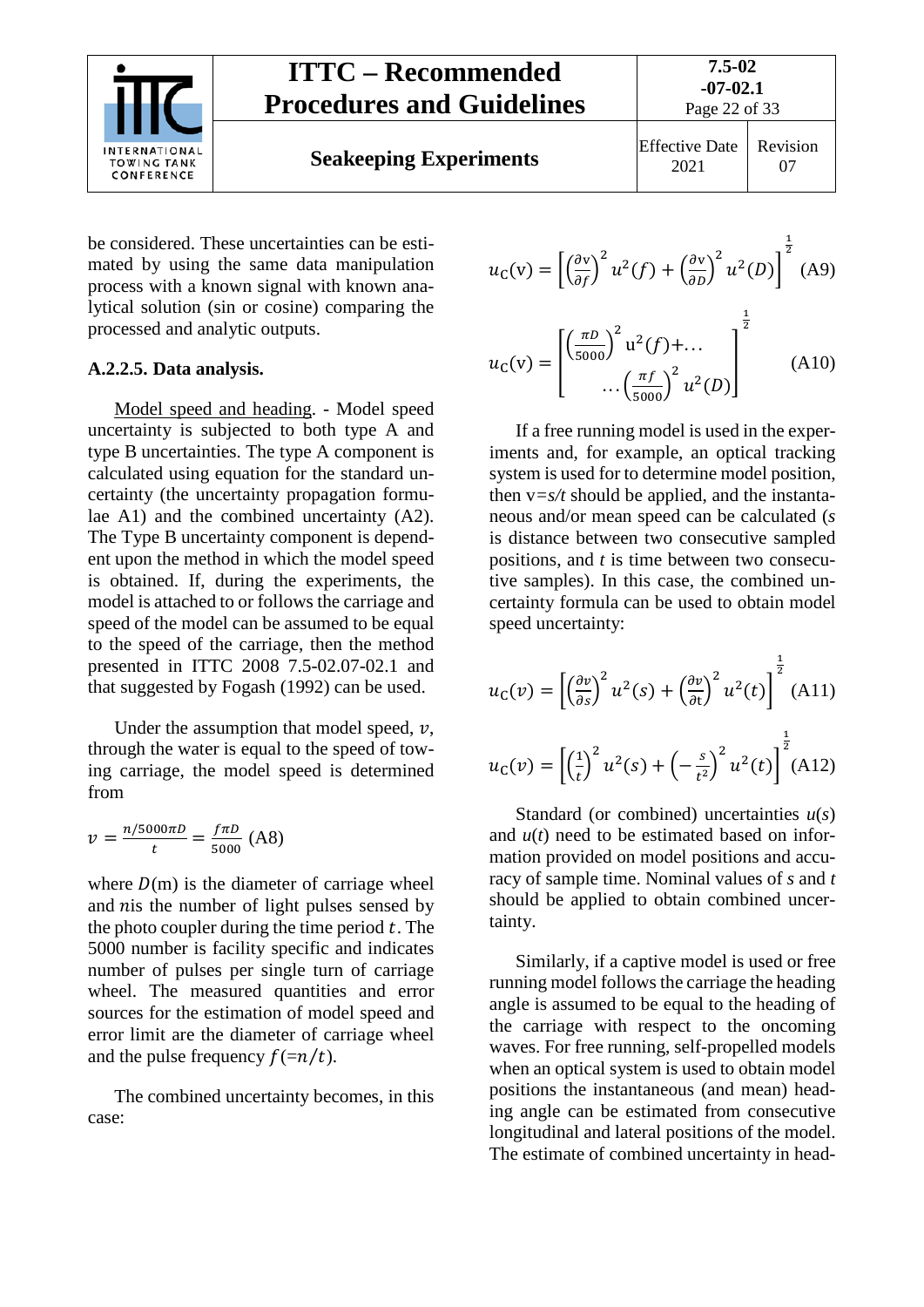

ing is then based on the uncertainty in the lateral and longitudinal position of the previous and next location of the model, and the nominal longitudinal and lateral distance between those two points. The arctangent is applied to estimate the uncertainty in the angle based on the uncertainty in the ratio of the lateral (∆*Y*) and longitudinal (∆*X*) consecutive positions. Uncertainty in the ratio can be calculated from:

$$
u\left(\frac{\Delta Y}{\Delta X}\right) = \left[\begin{pmatrix} \frac{\partial \left(\frac{\Delta Y}{\Delta X}\right)}{\partial (\Delta Y)}^2 u^2 (\Delta Y) + \frac{1}{\partial (\Delta X)} \\ + \left(\frac{\partial \left(\frac{\Delta Y}{\Delta X}\right)}{\partial (\Delta X)}\right)^2 u^2 (\Delta X) \end{pmatrix}\right] (A13)
$$

$$
u\left(\frac{\Delta Y}{\Delta X}\right) = \left[\left(\frac{1}{\Delta X}\right)^2 u^2 (\Delta Y) + \left(\frac{1}{(\Delta X)^2}\right)^2 u^2 (\Delta X)\right]^{\frac{1}{2}}
$$
(A14)

Nominal ∆*X* and ∆*Y* values are calculated from the mean heading angle, and the appropriate uncertainty can be used to calculate uncertainty in the ratio.

In case when model heading is obtained after double integration of yaw rate measurement, both uncertainty of yaw rate measurement and accuracy of integration procedure need to be included in combined uncertainty estimate.

Model geometry and mass distribution sources of uncertainty in model geometry are model length ( $L_{PP}$ ), width (*B*) and draft (*T*). For seakeeping experiments the position of centre of gravity  $(\overline{KG})$  and longitudinal radius of gyration (*k*yy) are also important and their respective uncertainties need to be determined.

Typical suggested tolerances on the principal parameters associated with model geometry are +/-0.05% on linear dimensions larger

than 2m, and +/-1mm on dimensions less than 2 m, and +/-1% on model displacement. In all cases they are the type B uncertainties that are constant for the duration of experiment. Examples of achieved and/or suggested uncertainties of model main parameters and mass properties as well as presented results are shown in Kishev (1998) and ITTC (2008).

Uncertainties in model geometry can be determined using past experience in model construction. For instance, if a model manufacturer states that a 5-metre long model is accurate to within +/-2.5 mm with 90% confidence, then one can assume that the expanded uncertainty of the model length is  $+/-2.5$  mm. The standard uncertainty can be estimated, using the confidence factor in Table 1, from expression  $2.5/1.645=1.52$  assuming that a normal distribution can be applied to represent the stated value. So, the resultant standard uncertainty of the length is  $\sim$  1.5 mm.

To estimate the uncertainty in the model  $\overline{KG}$  and  $k_{yy}$ , the propagation of uncertainty needs to be applied to the formula used to calculate these respective values. For example if  $\overline{KG}$  of a model is estimated based on inclining experiments and the following formula is employed:  $\overline{KG} = \overline{KB} + \overline{BM} - \overline{GM}$ . The vertical centre of buoyancy  $(\overline{KB})$  and transverse metacenter  $(\overline{BM})$  are geometry dependent, when metacentric height  $(\overline{GM})$  can be obtained from inclining experiment. The combined uncertainty in  $\overline{KG}$  can be evaluated from:

$$
u_C(\overline{KG}) = \begin{bmatrix} \left(\frac{\partial \overline{KG}}{\partial \overline{KB}}\right)^2 u^2(\overline{KB}) + \\ + \left(\frac{\partial \overline{KG}}{\partial \overline{BM}}\right)^2 u^2(\overline{BM}) + \\ + \left(\frac{\partial \overline{KG}}{\partial \overline{GM}}\right)^2 u^2(\overline{GM}) \end{bmatrix} (A15)
$$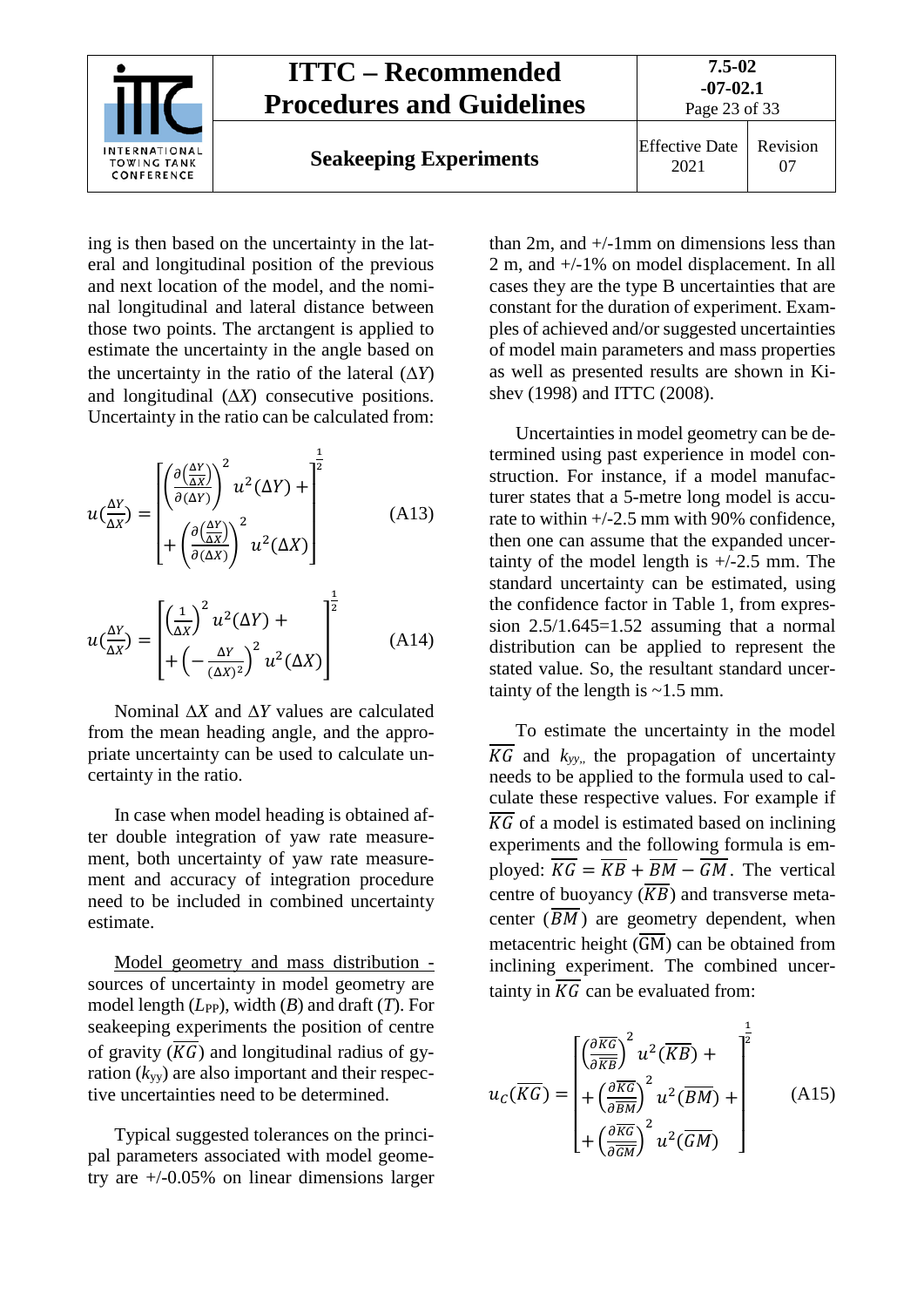

The standard uncertainty of  $\overline{GM}$  can be estimated by applying combined uncertainty formula to:

$$
\overline{GM} = \frac{w \cdot d}{W \cdot \tan(\varphi)}\tag{A16}
$$

where, *w* is inclining weight, *d* is distance the inclining weight is moved, *W* model displacement,  $\varphi$  is heel angle when inclined.

The combined uncertainty of  $\overline{GM}$  can be presented as:

$$
u_{C}(\overline{GM}) = \begin{bmatrix} \left(\frac{\partial \overline{GM}}{\partial w}\right)^{2} u^{2}(w) + \\ + \left(\frac{\partial \overline{GM}}{\partial d}\right)^{2} u^{2}(d) + \\ + \left(\frac{\partial \overline{GM}}{\partial w}\right)^{2} u^{2}(W) + \\ + \left(\frac{\partial \overline{GM}}{\partial \varphi}\right)^{2} u^{2}(\varphi) \end{bmatrix}
$$
(A17)

$$
u_c(GM) =
$$
\n
$$
\left[\left(\frac{d}{w \cdot tg\varphi}\right)^2 u^2(w) + \left(\frac{w}{w \cdot tg\varphi}\right)^2 u^2(d) + \left(\frac{w \cdot d}{w^2 tg\varphi}\right)^2 u^2(W) + \left(\frac{w \cdot d}{w \cdot \sin^2\varphi}\right)^2 u^2(\varphi)\right]
$$
\n(A18)

Standard uncertainty of  $\overline{KB}$  and  $\overline{BM}$  can be evaluated by assuming a simplified geometry of hull form and using known standard uncertainties of main parameters.

For example, the transverse  $\overline{BM}$  for a triangle-prism shaped vessel with a rectangular water plane area can be calculated from:

$$
\overline{BM} = \frac{I}{V} = \frac{LB^3}{12\overline{V}} = \frac{LB^3}{12\frac{1}{2}LBT} = \frac{B^2}{6T}
$$
(A19)

Where, *I* is second moment of rectangular water plane area about its centreline,  $\nabla$  volume of displacement, and *L*, *B* and *T* are length and breadth of water plane respectively and T is draft of the vessel.

The combined uncertainty of  $\overline{BM}$  is:

$$
u_C(\overline{BM}) = \begin{bmatrix} \left(\frac{\partial \overline{BM}}{\partial B}\right)^2 u^2(B) + \frac{1}{2} \\ + \left(\frac{\partial \overline{BM}}{\partial T}\right)^2 u^2(T) \end{bmatrix}
$$
(A20)  

$$
u_C(\overline{BM}) = \begin{bmatrix} \left(\frac{B}{3T}\right)^2 u^2(B) + \frac{1}{2} \\ - \left(\frac{B^2}{6T^2}\right)^2 u^2(T) \end{bmatrix}
$$
(A21)

Nominal *B* and *T* values, and their respective uncertainties need to be applied to calculate combined uncertainty in transverse  $\overline{BM}$ .

A similar procedure can be used to evaluate the combined uncertainty in the vertical location of centre of gravity and longitudinal radius of gyration *k*yy that could be obtained a pendulum experiment.

Wave parameters – the uncertainty in wave measurements (regular and irregular) is one of major sources of uncertainty in experiments. Limitations of wave generators, the deterioration of wave properties propagating forward of experimental facilities and reflections from beach devices contribute to uncertainty in the wave environmental. Those uncertainties are difficult to estimate and are usually neglected. Target irregular wave properties are normally defined as significant wave height, modal period and type of spectrum. Additionally, there is significant uncertainty due to random process uncertainty (Kent &Lee, 2016) that is not addressed here.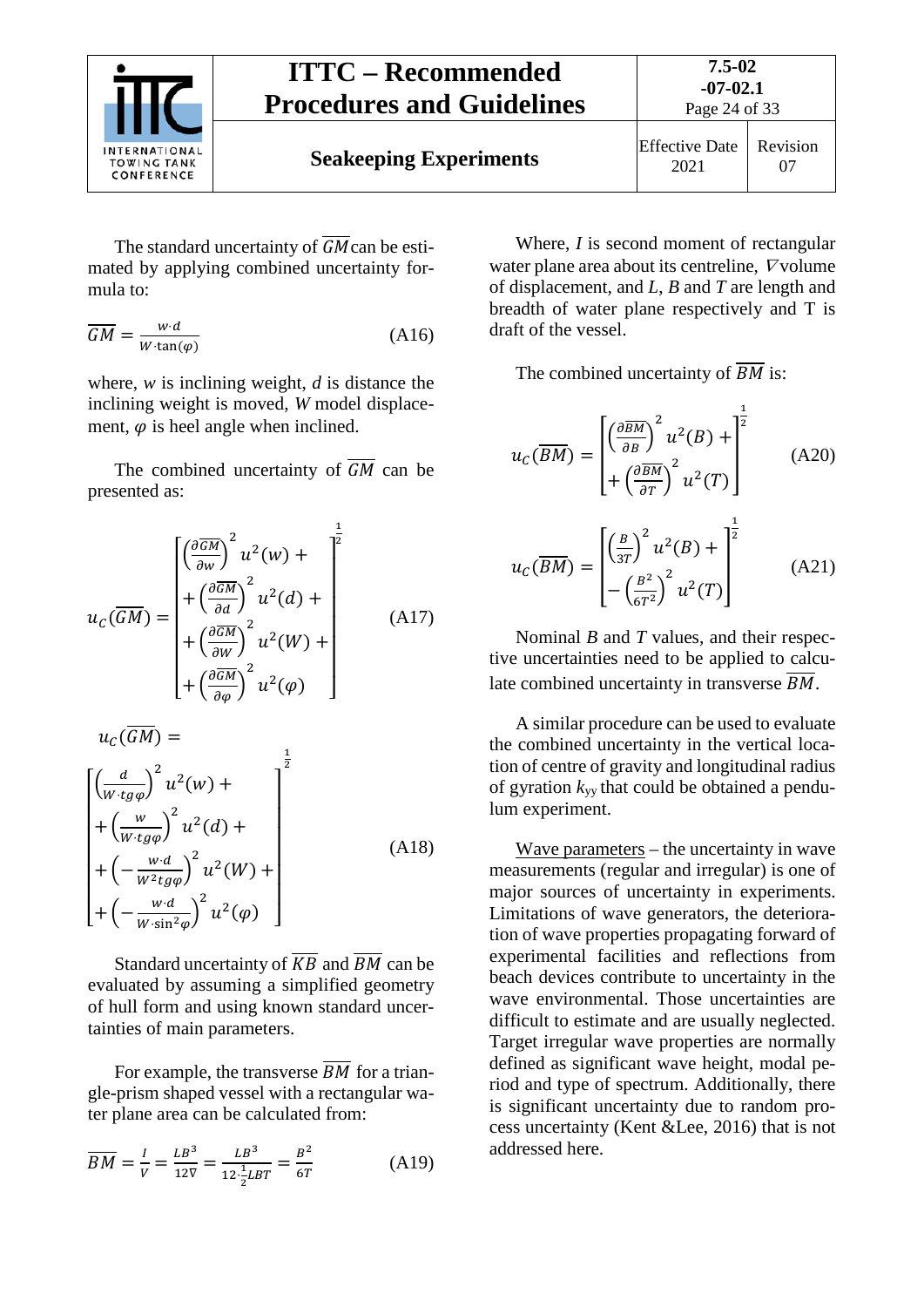

Target regular wave properties are described by wave amplitude and frequency. Wave matching is normally conducted based on a measurement in one selected-representative location, and supported by measurements in a few other locations to check for consistency. Two sources of error for which uncertainty could be estimated are difference between the target and matched wave(s) and uncertainty due to measuring and processing errors.

Either regular or irregular wave properties are generally obtained from measurements of wave displacement using devices such as a sonic wave probe and/or capacitance wave probes. Basic statistics from measurements provide rms that can be used as a first estimate of the amplitude of regular waves  $(\zeta_A = \sqrt{2} \cdot \zeta_A)$ ) and significant height of irregular waves  $(H_{W1/3} = 4 \cdot rms)$ . Spectral analysis can be also be employed to determine significant height of irregular waves  $H_{W1/3} = 4\sqrt{m_0}$ , where  $m_0$  is area under the energy spectrum curve.

Total standard uncertainty in wave amplitude or height measurements should be evaluated using the uncertainty propagation formula. Type A uncertainty can be evaluated from repeated observations for different wave seeds or approaches (Kent & Lee, 2016), although this can be impracticable for seakeeping experiments, and type B uncertainty established from properties of measuring device and data process.

Wave direction is also a significant parameter when undertaking experiments in oblique waves. Verification of waves propagation direction can be carried out using many instruments. One possible choice for the validation of wave direction with respect to the tank could be by using a 3D acoustic Doppler velocimeter. Periodic repeated wave measurements for selected wave directions can be carried out to determine standard deviation and standard uncertainty. The direction can be verified during wave matching for a specific experiment.

#### **A.2.2.6. Data presentation**

It is customary to present the final experimental results in a standardized format - usually non-dimensionalised. The linear translations from regular waves tests are typically non-dimensionalised by wave amplitude; rotations by wave slope and amplitude, and accelerations by  $L_{PP}/(g\cdot\zeta_A)$ . Generally these non-dimensional responses are presented to a base of the non-dimensional encounter wave frequency given as  $\omega_e \sqrt{L_{PP}/g}$ 

Therefore, the combined uncertainty *u*<sup>c</sup> of the non-dimensional heave displacement  $z' =$  $z/\zeta_A$  can be calculated from the following:

$$
u_C(z') = \begin{bmatrix} \left(\frac{\partial z'}{\partial z}\right)^2 u^2(z) + \dots \\ \dots \left(\frac{\partial z'}{\partial \zeta_A}\right)^2 u^2(\zeta_A) \end{bmatrix}^{1/2}
$$
 (A22)

$$
u_C(z') = \begin{bmatrix} \left(\frac{1}{\zeta_A}\right)^2 u^2(z) + \dots \\ \dots \\ \left(-\frac{z}{\zeta_A^2}\right)^2 u^2(\zeta_A) \end{bmatrix}^{1/2}
$$
 (A23)

Where, *z* and *ζ*<sup>A</sup> are heave displacement and regular wave amplitude,  $u(z)$  and  $u(\zeta_A)$  are respective total standard uncertainties of measured heave displacement and wave amplitude including all type A and type B elemental error sources.

Similarly, combined uncertainty of non-dimensional encounter frequency  $\omega'_{\rho} =$  $\omega_e \sqrt{L_{\rm PP}/g}$  can be evaluated from: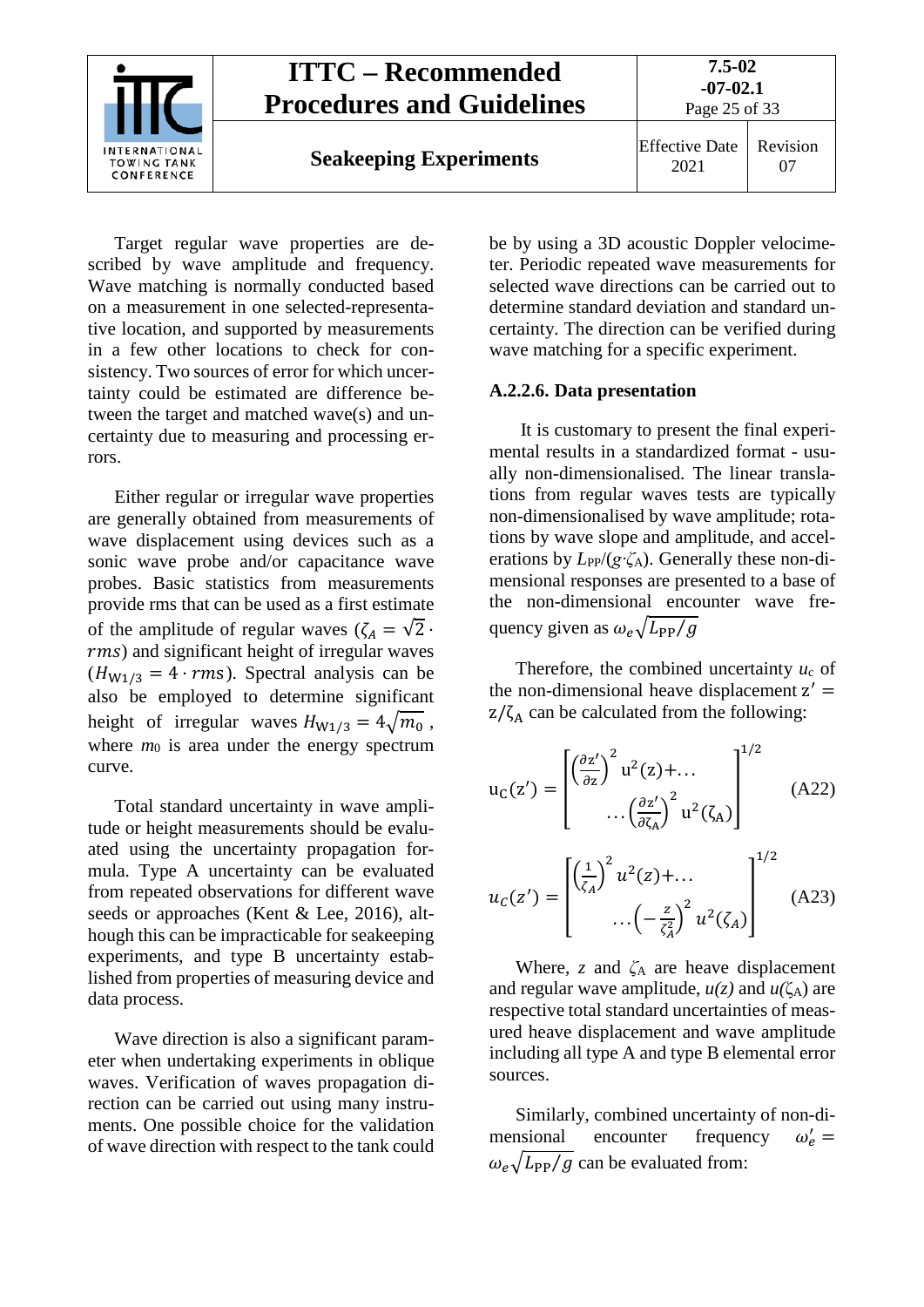

**Seakeeping Experiments** 

$$
\begin{array}{c|c}\n\text{ffective Date} & \text{Revision} \\
\hline\n2021 & 07\n\end{array}
$$

$$
u_C(\omega'_e) = \begin{bmatrix} \left(\frac{\omega'_e}{\omega_e}\right)^2 u^2(\omega_e) + \dots \\ \dots \left(\frac{\omega'_e}{L_{PP}}\right)^2 u^2(L_{PP}) \end{bmatrix}^{1/2}
$$
 (A24)

$$
u_C(\omega_e') = \left[\left(\frac{L_{PP}}{g}\right)u^2(\omega_e) + \left(-\frac{\omega_e}{2(L_{PP}\cdot g)^{1/2}}\right)^2 u^2(L_{PP})\right]^{1/2}
$$
\n(A25)

Again,  $\omega_e$ ,  $L_{PP}$  and *g* are respective nominal values, and  $u(\omega_e)$  and  $u(L_{PP})$  are respective standard uncertainties.

Motions in irregular seas are typically presented as plots of non-dimensional or significant values versus velocity, Froude number or sea state.

For example, formulae for non-dimensional pitch motion and the resulting combined uncertainty are as follow:

$$
C_{\theta} = \frac{\theta \cdot L_{\text{pp}}}{2\pi \cdot H_{\text{W1/3}}} \tag{A26}
$$
\n
$$
u_{C}(c_{\theta}) = \begin{bmatrix} \left(\frac{\partial C_{\theta}}{\partial \theta}\right)^{2} u^{2}(\theta) + \\ + \left(\frac{\partial C_{\theta}}{\partial H_{\text{W1/3}}}\right)^{2} u^{2}(H_{\text{W1/3}}) + \\ + \left(\frac{\partial C_{\theta}}{\partial L_{\text{pp}}}\right)^{2} u^{2}(L_{\text{pp}}) \end{bmatrix}
$$

where:

$$
\frac{\partial C_{\theta}}{\partial \theta} = \frac{L_{PP}}{2\pi \cdot H_{W1/3}}
$$

$$
\frac{\partial C_{\theta}}{\partial H_{W1/3}} = -\frac{\theta L_{PP}}{2\pi \cdot H_{W1/3}^2}
$$

$$
\frac{\partial C_{\theta}}{\partial L_{pp}} = \frac{\theta}{2\pi \cdot H_{W1/3}}
$$

 $\theta$  is the significant pitch angle response in irregular wave.

Combined uncertainty in estimation of Froude number  $(Fr = V/\sqrt{gL_{PP}})$  can be expressed as follow:

$$
u_C(Fr) = \sqrt{\frac{\left(\frac{\partial Fr}{\partial V}\right)^2 u^2(V) + \dots}{\left(\frac{\partial Fr}{\partial L_{PP}}\right)^2 u^2(L_{PP})}}
$$
(A27)

where,

$$
\frac{\partial Fr}{\partial V} = \frac{1}{\sqrt{gL_{PP}}}
$$

$$
\frac{\partial Fr}{\partial L_{PP}} = -\frac{V}{2\sqrt{gL_{PP}^3}}
$$

Once the experimental data have been collected and reduced to non-dimensional format for a particular wave encounter frequency and/or Froude number, they can be presented in a tabular format or we may want to obtain a mathematical expression to represent the data. In this case regression can be performed on the experimental data (after data reduction) and a polynomial equation fit to represent the data. The type B uncertainty associated with the regression should be included in the analysis.

### <span id="page-25-0"></span>**A.2.3. Example**

Table A2 and Figure A1 present examples of total standard and combined uncertainty calculations of model parameters and responses from submarine model seakeeping surface experiments in irregular seas.

From the table one can conclude that the uncertainty in the model main parameter is contained below 1%, and that the type B uncertainty is dominating model motions measurements.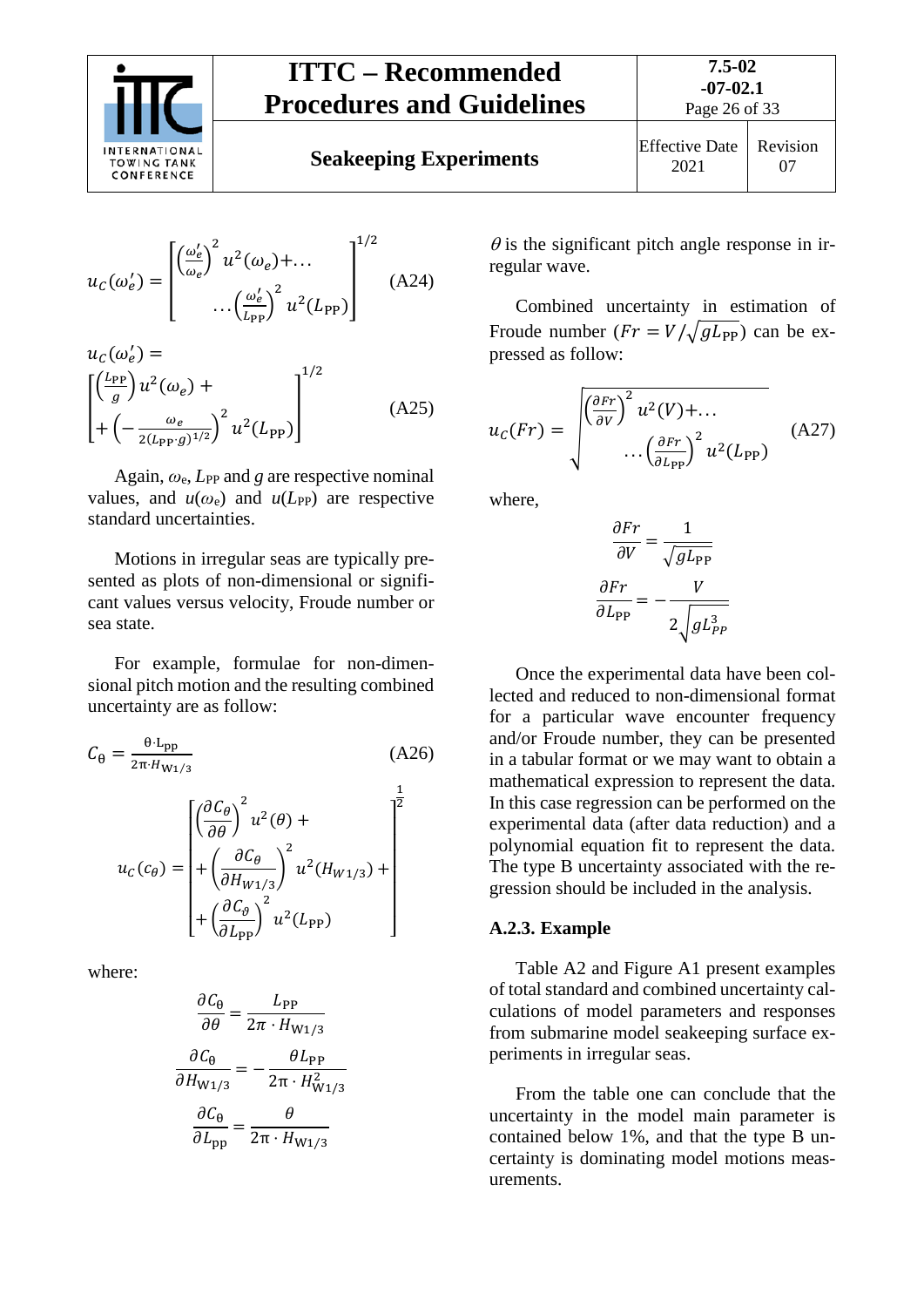| INTERNATIONAL<br><b>TOWING TANK</b><br>CONFERENCE | <b>ITTC – Recommended</b><br><b>Procedures and Guidelines</b> | $7.5 - 02$<br>$-07-02.1$<br>Page 27 of 33 |          |  |
|---------------------------------------------------|---------------------------------------------------------------|-------------------------------------------|----------|--|
|                                                   | <b>Seakeeping Experiments</b>                                 | Effective Date<br>2021                    | Revision |  |

### <span id="page-26-0"></span>**A.2.4. Summary**

The above presented procedure outlines ITTC recommended ISO GUM approach to uncertainty analysis in seakeeping experiment measurements. Intention of the procedure is to emphasize details unique for seakeeping experiment measurements and data presentation.

Background information for ISO GUM approach and assumptions are discussed in ITTC Specialists Committee on Uncertainty Analysis procedure 7.5-02-01-01. The methodologies presented here are relevant to uncertainties in measurements only. Subject of uncertainty in predictions is not included in the above discussions.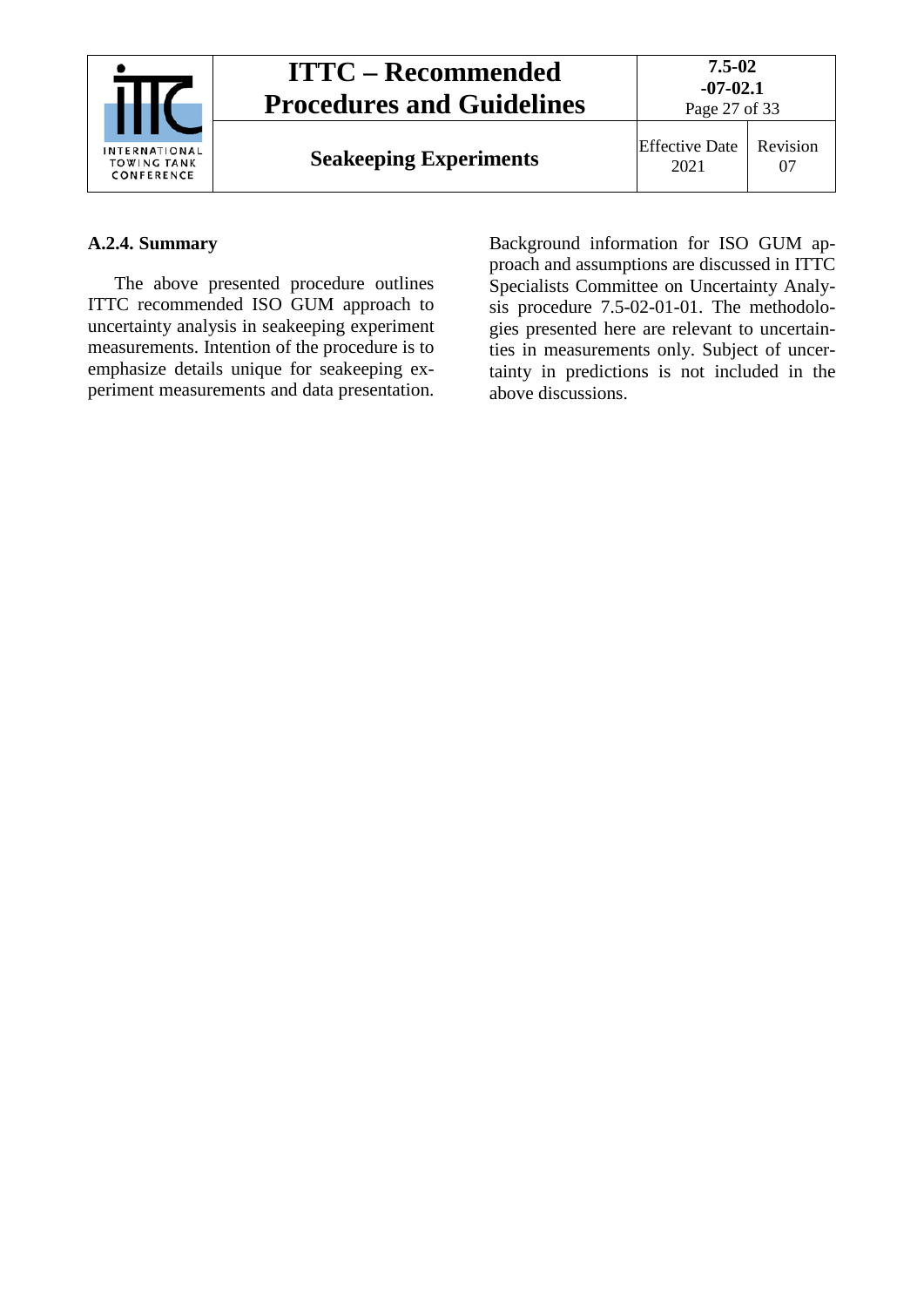

**Seakeeping Experiments** Effective Date

2021 Revision 07

| Table A2. Estimate of uncertainty for responses during seakeeping experiments |  |  |  |
|-------------------------------------------------------------------------------|--|--|--|
|                                                                               |  |  |  |

| Source of uncertainty |                  |                |                                  |           | Type A un-Type B un-Standard |                         |
|-----------------------|------------------|----------------|----------------------------------|-----------|------------------------------|-------------------------|
|                       | Nominal<br>Value |                | Units Description of accuracy    | certainty | certainty                    | uncertainty             |
| Model Lpp             | 4.70             | m              | $+/-$ 3 mm, 90% confidence       |           | 0.0018                       | 0.002                   |
| Model B               | 0.51             | m              | $+/- 2$ mm, 90% confidence       |           | 0.0012                       | 0.001                   |
| Model T               | 0.52             | m              | $+/- 2$ mm, 90% confidence       |           | 0.0012                       | 0.001                   |
| Model D               | 671.14           | m <sup>3</sup> | resultant                        |           | 0.0042                       | 0.004                   |
| Model KB              | 0.29             | m              | resultant                        |           | 0.0012                       | 0.001                   |
| Model BM              | 0.302            | m              | resultant                        |           | 0.0004                       | 0.000                   |
| Model KG              | 0.264            | m              | inclining experiment             |           | 0.0015                       | 0.002                   |
| Model kxx             | 0.213            | m              | swing frame                      |           | 0.0024                       | 0.002                   |
| Model GMt             | 0.038            | m              | resultant                        |           | 0.0008                       | 0.001                   |
| Speed 1               | 3.4              | knots          | <b>Optical tracking Qualisys</b> | 0.057     | 0.012                        | 0.059                   |
| Speed 2               | 6.2              | knots          | <b>Optical tracking Qualisys</b> | 0.042     | 0.016                        | 0.063                   |
| Speed 3               | 12.9             | knots          | <b>Optical tracking Qualisys</b> | 0.052     | 0.028                        | 0.108                   |
| Roll Angle 1          | 13.8             | deg            | <b>FOG</b>                       | 0.190     | $\overline{2}$               | 2.009                   |
| Roll Angle 2          | 17.5             | deg            | <b>FOG</b>                       | 0.169     | $\overline{2}$               | 2.007                   |
| Roll Angle 3          | $1.7\,$          | deg            | <b>FOG</b>                       | 0.054     | $\overline{2}$               | 2.001                   |
| Pitch Angle 1         | 3.5              | deg            | FOG                              | 0.063     | $\overline{2}$               | 2.001                   |
| Pitch Angle 2         | 1.1              | deg            | <b>FOG</b>                       | 0.028     | $\overline{2}$               | 2.000                   |
| Pitch Angle 3         | 0.7              | deg            | <b>FOG</b>                       | 0.041     | $\overline{2}$               | 2.000                   |
| Heave Displ. 1        | 2.12             | m              | <b>Motion Pack</b>               | 0.030     |                              | 0.030                   |
| Heave Displ. 2        | 2.14             | m              | <b>Motion Pack</b>               | 0.020     |                              | 0.020                   |
| Heave Displ. 3        | 0.38             | m              | <b>Motion Pack</b>               | 0.017     |                              | 0.017                   |
| Vert. Accel. 1        | 0.16             | g              | Honeywell, QA 1400               | 0.001     | 0.0031                       | 0.003                   |
| Vert. Accel. 2        | 0.14             | g              | Honeywell, QA 1401               | 0.002     | 0.0031                       | 0.004                   |
| Vert. Accel. 3        | 0.04             | g              | Honeywell, QA 1402               | 0.001     | 0.0031                       | 0.003                   |
| Relative Mot. 1       | 1.33             | m              | <b>ULS, USS 635</b>              | 0.018     | 0.0013                       | 0.018                   |
| Relative Mot. 2       | 1.43             | m              | <b>ULS, USS 635</b>              | 0.008     | 0.0013                       | 0.008                   |
| Relative Mot. 3       | 0.69             | m              | <b>ULS, USS 635</b>              | 0.010     | 0.0013                       | 0.010                   |
| Wave Elev. 1          | 2.62             | m              | Capacitance probe                | 0.004     | 0.004                        | 0.005                   |
| Wave Elev. 2          | 1.84             | m              | Capacitance probe                | 0.005     | 0.004                        | 0.007                   |
| Wave Elev. 3          | 0.64             | m              | Capacitance probe                | 0.006     | 0.004                        | 0.007                   |
|                       |                  |                |                                  |           |                              | Combined<br>Uncertainty |
| Froude no. 1          | 0.07             |                |                                  |           |                              | 0.0022                  |
| Froude no. 2          | 0.12             |                |                                  |           |                              | 0.0024                  |
| Froude no. 3          | 0.25             |                |                                  |           |                              | 0.0041                  |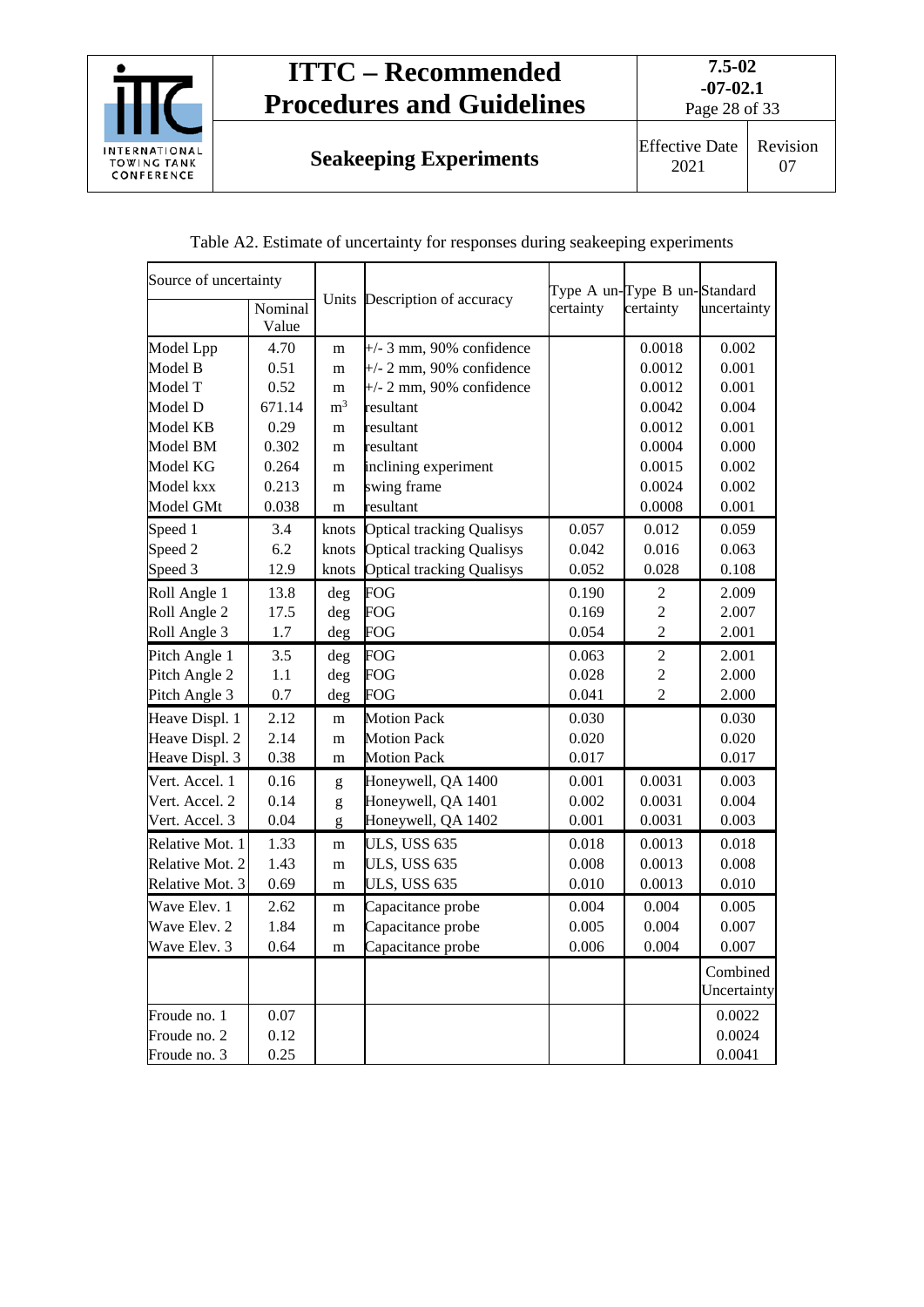



Figure A1. Example of responses and range of uncertainty

### <span id="page-28-1"></span><span id="page-28-0"></span>Appendix B.

### **B.1. Model control systems tuning**

The following outlines the tuning of steering controllers and roll stabilizers using PD / PIDbased tunings for standard monohull displacement-hull vessels with a single rudder control surface (or multiple rudder surfaces controlled together). In this process it is assumed that either

- All lifting surfaces are modelled using Froude scaling
- Or model scale deflection forces are functionally mapped to full-scale deflection forces.

Note that the tuning method outlined here is for a defined forward speed. For each forward speed, the process must be re-iterated to capture the vessel dynamics at that speed.

#### <span id="page-28-3"></span><span id="page-28-2"></span>**B.2. Heading control through steering**

### **B.2.1. Background**

Heading control through steering is based on the Nomoto first-order steering model which relates rudder as an input to yaw rate (Fossen, 1994).

The first order Nomoto steering model is given by:

$$
\frac{\dot{\psi}}{\delta}(s) = \frac{K_N}{(1 + T_N s)}
$$

Where  $\dot{\psi}$  is yaw rate,  $\delta$  is the rudder angle  $K_N$  is the static yaw rate gain,  $T_N$  is time constant and s is the complex variable of the Laplace transform.

To determine the model parameters, execute a standard "zig-zag" manoeuvre (or any large rudder angle to large yaw angle manoeuvre).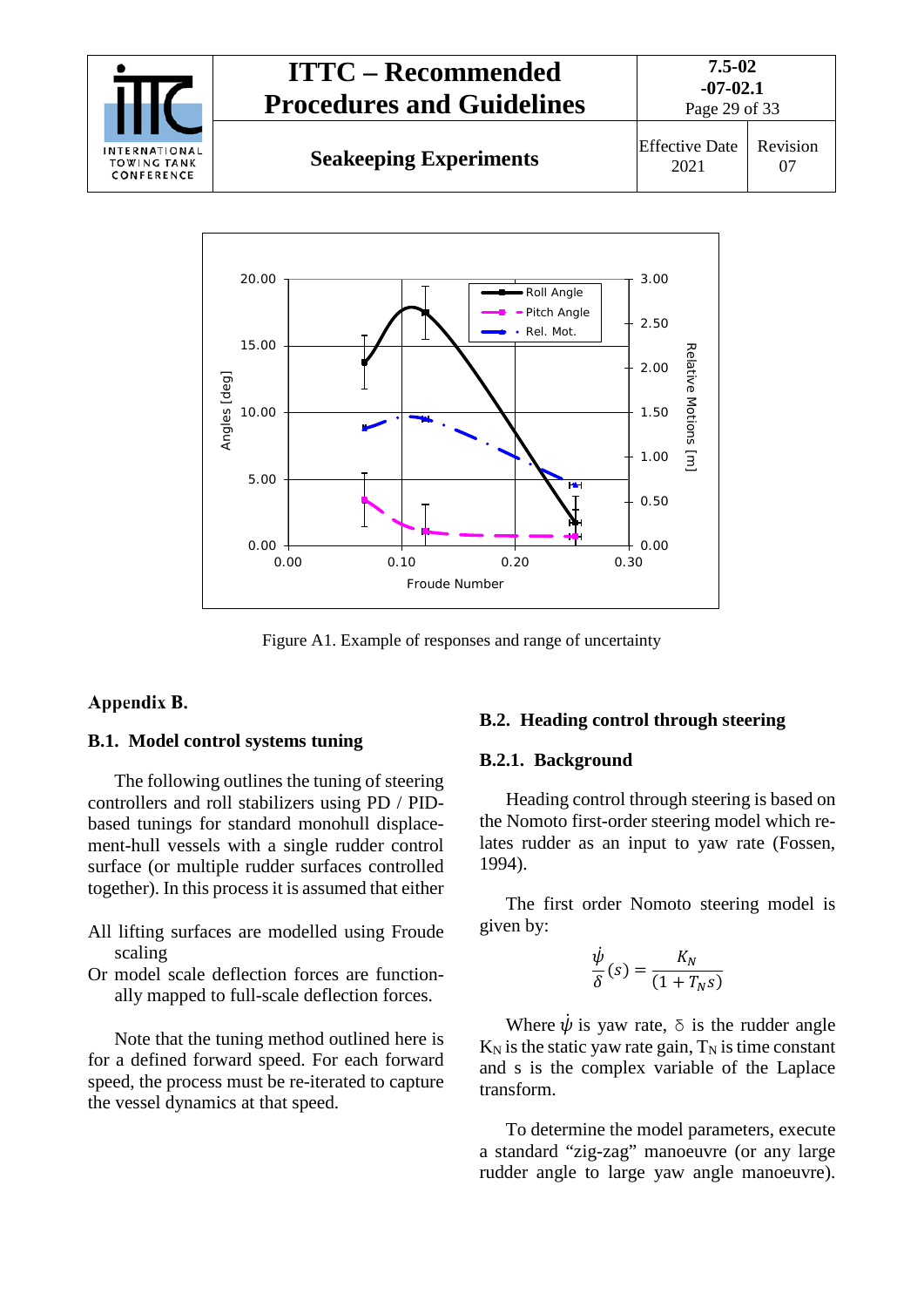

The resulting data set can be used to identify model parameters by either system identification methods or graphical methods using a response plot. It should be noted that an identified Nomoto parameter pair is valid for one forward speed only. As an example, for a Mariner Class vessel  $K_N$  and  $T_N$  are given as 0.185 and 107.3 in (Fossen, 1994).

The form of this approximation for the steering dynamics contains a single pole, which defines the system's steering bandwidth. In the above approach, the yaw rate is related to the rudder angle. Whereas in practice the aim is to control the heading angle,  $\psi$ , and not the time derivative of  $\psi$ . Therefore, an integrator to the transfer function models needs to be added. With the integrator, there will be two poles in the system. Hence, when a state feedback control is applied, the goal is to move the two poles of the closed loop system into a complex conjugate pair to produce damped, harmonic response. Overshooting is the result of an underdamped system. Also, an over-damped response, where the damping ratio, ζ, is greater than one, is generally not desirable.

In designing a controller, the bandwidth is chosen so that the inherent natural frequency of the vessel is not altered. This way, the model's natural behaviour is not interfered by the control system performance.

The details of the underlying theory for the above discussions can be found in the 28<sup>th</sup> ITTC Proceedings. A solution satisfying the above mentioned considerations for the controller can be given as follows:

$$
k_P = \omega_0^2 T_N / K_N
$$

$$
k_D = \frac{2\zeta \omega_0 T_N - 1}{K_N}
$$

where  $k_p$  is proportional gain,  $k_d$  is derivative gain,  $T_N$  and  $K_N$  are as described above,  $\omega_0$  is

equivalent natural frequency and ζis damping ratio as mentioned above.

### <span id="page-29-0"></span>**B.2.2. Guidelines for the heading controller design**

The steering controller is recommended to be designed as follows:

- 1. Identify Nomoto model parameters as outlined above for each forward speed.
- 2. Best-fit the parameters to the linearized Nomoto model using established procedures developed to fit these parameters from zig-zag data. If possible, system identification techniques may be used, reducing the need for "ideal" zig-zag information. (If a prohibitive number of forward speeds are to be tested - such that determining the Nomoto for each speed is practically very difficult – a range of parameters can be estimated including parameters for the minimum and maximum forward speeds, and two or three speeds in between.)
- 3. Choose, through pole placement techniques, the desired PD or PID tuning for the autopilot.
- 4. A different tuning will be utilized for each forward speed to preserve the open-loop characteristics. The following procedure is developed for first-order Nomoto approximations and a PD state feedback control system:

A damping ratio  $\zeta$  is selected based on the desired response. For each calibrated forward speed  $K_N$  and  $T_N$  parameters will be identified, which also define the system bandwidth and natural frequency  $\omega_0$ . Given these parameters, proportional gain  $k_p$  and derivative gain  $k_p$  can be calculated using the equations given above. Integral gain can be conservatively added if it is deemed necessary to eliminate offset.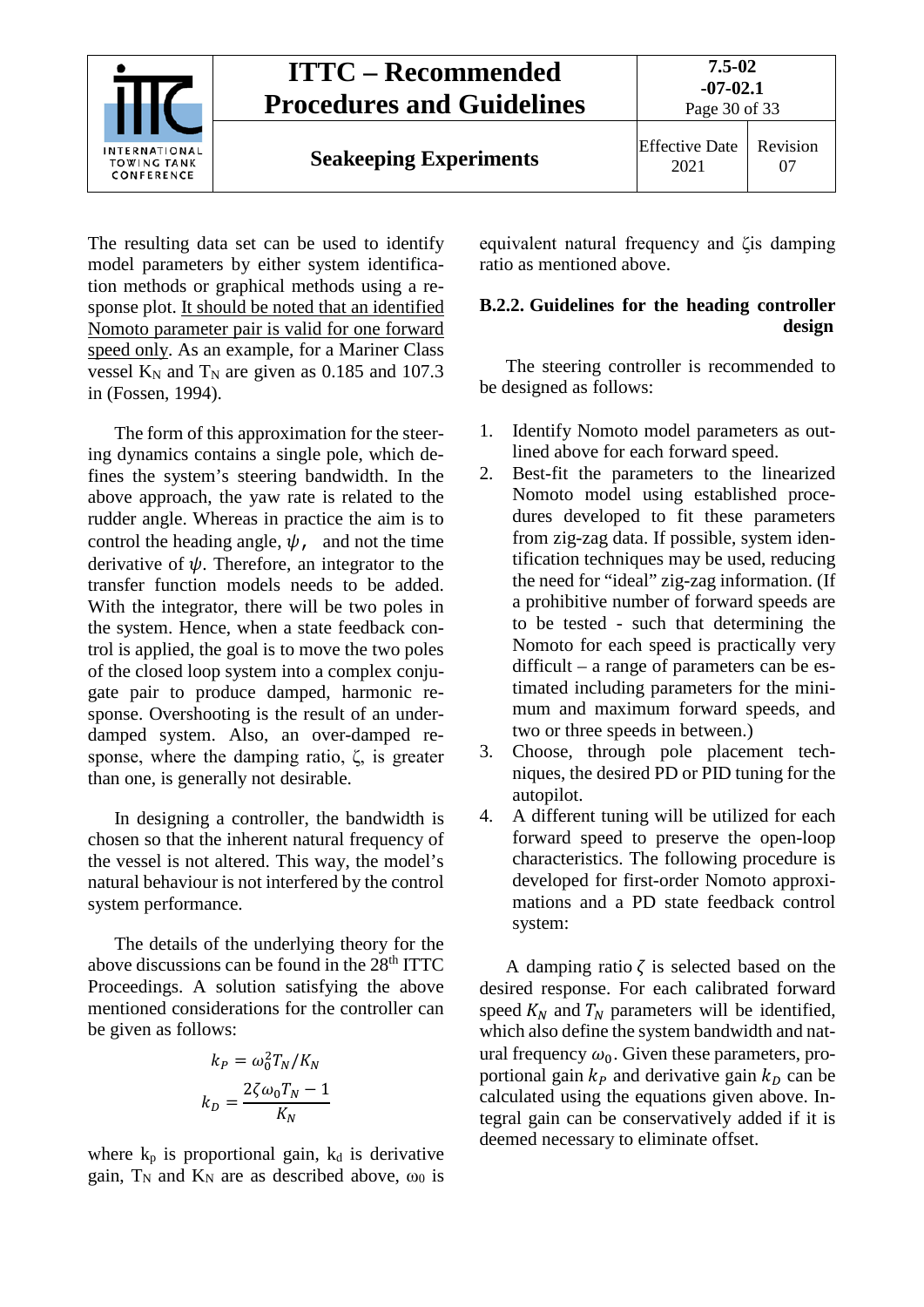

The gains calculated using this method provide a useful starting point for tuning steering controllers with minimum influence on seakeeping response.

### <span id="page-30-0"></span>**B.3. Track control**

Simple autopilot-based track controllers typically function by providing a heading trajectory signal into the input of the autopilot heading controller. There are numerous methods available to generate a suitable path-tracking trajectory.



Figure B1. A simple heading autopilot (dashed box) with a simple PI "sway-keeping" outer loop.

Track control is typically implemented in basin seakeeping experiments for the purpose of reducing sway drift-off or "crabbing" events, i.e., to follow a straight path over ground. When used for seakeeping experiments, care must be taken to ensure that any trajectory fed into the autopilot controller does not alter the dynamics of that controller itself.

A simple straight path tracking control scheme can be seen in Figure B1. In this simple case, an outer PI control loop is used to generate the reference signal for the simple heading autopilot to hold a track (with a global Y set-point). When tuning this controller, the overall bandwidth of the control scheme must follow the open-loop bandwidth of the vessel. Conservatively tuning the outer PI loop to control with slower dynamics than the autopilot inner-loop will suffice to ensure that the vessel can track without influencing seakeeping.

More complicated track controllers and trajectory-generating schemes are not recommended for seakeeping experiments, but may be implemented for other test purposes. Examples of these may be found in "Handbook of marine craft hydrodynamics and motion control" by Thor Fossen and other references.

## <span id="page-30-1"></span>**B.4. Roll motion reduction**

## <span id="page-30-2"></span>**B.4.1. Active fin stabilization**

Fin stabilization systems are highly effective for roll damping. Using lift generated on these surfaces at speed, fins can provide correcting moments which oppose that of the vessel's roll, thus increasing damping. Fin dynamics do not couple significantly into other axes (assuming that they are placed appropriately near midships) and should not require special control considerations to preserve vessel dynamics. Fin rates must be capable of performing a full fin angle sweep in a roll period to be effective.

The simplest control scheme for a fin stabilizer is to feed the roll rate signal (with proportional gain term) into the fin deflection controller.

### <span id="page-30-3"></span>**B.4.2. Rudder roll stabilization (RRS)**

Typically used in conjunction with an autopilot, RRS Systems use high-frequency rudder motions to stabilize a vessel in roll by adding roll damping to a ship. Before modeling this type of controller, the following considerations must be made:

A significant bandwidth separation must exist between the steering-yaw subsystem and the steering-roll subsystem, that is, the frequencies of effective roll subsystem cannot be low enough to affect the low-frequency bandwidth of the steering subsystem. This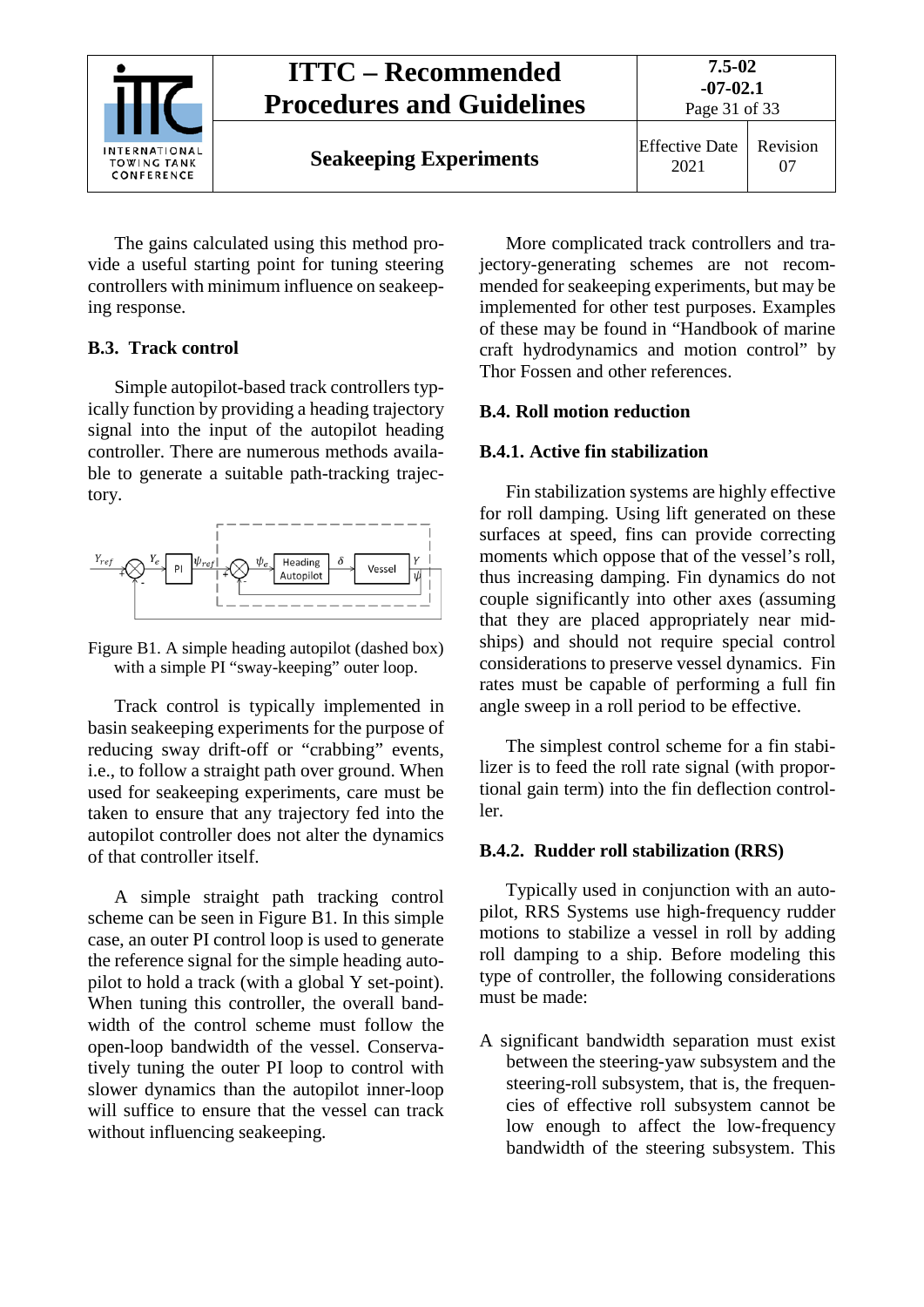

**Seakeeping Experiments** Effective Date

will cause degradation in the performance of both controllers.

The steering gear must be capable of withstanding high frequency motions (both modelscale and full-scale), on the order of the roll frequency. Steering systems are typically designed for low-frequency motions under high loads, and hydraulic pump systems typically have lower duty-cycles, unless specifically designed for RRS. The maximum steering gear slew rate must be:

 $\alpha_{max} \geq \omega_{\phi} \alpha_m$ 

where  $\alpha$  is rudder angle correction and  $\omega_{\phi}$  is natural roll frequency.

Natural roll frequency / damping must be characterized through the speed envelope of the vessel.

Unlike the seakeeping autopilot, use of active roll stabilization systems in a test-basin setting tests the performance of the roll stabilizer controller itself, and as such, care must be taken to appropriately scale the controller properties to predict full-scale performance.

### **B.4.2.1. Guidelines for the rudder roll stabilization (RRS)**

Design choices made in the scaling of lift surfaces and propellers may induce issues when attempting to model full-scale controllers in model-scale. For autopilot control and stabilization control, dynamic response is predicated mainly upon scaling the full-scale moments (and machinery slew rates) appropriately.

Modelling full-scale rudders and fins is a difficult trade-off: modelling them with the appropriate geometry scaling can result in lift curves that vary from that of the full-scale design curves. Modelling them with the correct Froude lift-scaling can result in different sizes and areas, affecting efficiency, resistance, and flow. Whichever design choices are taken to model the lift surfaces, two important aspects must be considered to achieve the appropriate modelscale response:

- Forces (and thus, moments) applied must be appropriately scaled, and,
- Time to generate these forces (generally, "slew rates") must be scaled.

Care must be taken on the implementation of the second point: it is not sufficient to scale the machinery rates in time if the lift curves are not scaled appropriately. From a control perspective, it is not the lift surface angle that has to be achieved/limited in a span of time (i.e., a machinery slew rate), but rather the lift force (a force slew rate).

This can be achieved through a functional mapping, that is,

Full-Scale Angle » Full-Scale Force » Model-Scale Force » Model-Scale Angle

and,

Full-Scale Slew Rate » Full-Scale Force Rate » Model-Scale Force Rate » Model-Scale Slew Rate

Control gains are also scaled via Froude scaling laws.

### <span id="page-31-0"></span>**B.5. References**

Fossen, T., 1994, "Guidance and control of ocean vehicles", John Wiley & Sons Inc.

Fossen, T., 2011, "Handbook of marine craft hydrodynamics and motion control", John Wiley & Sons, Ltd.